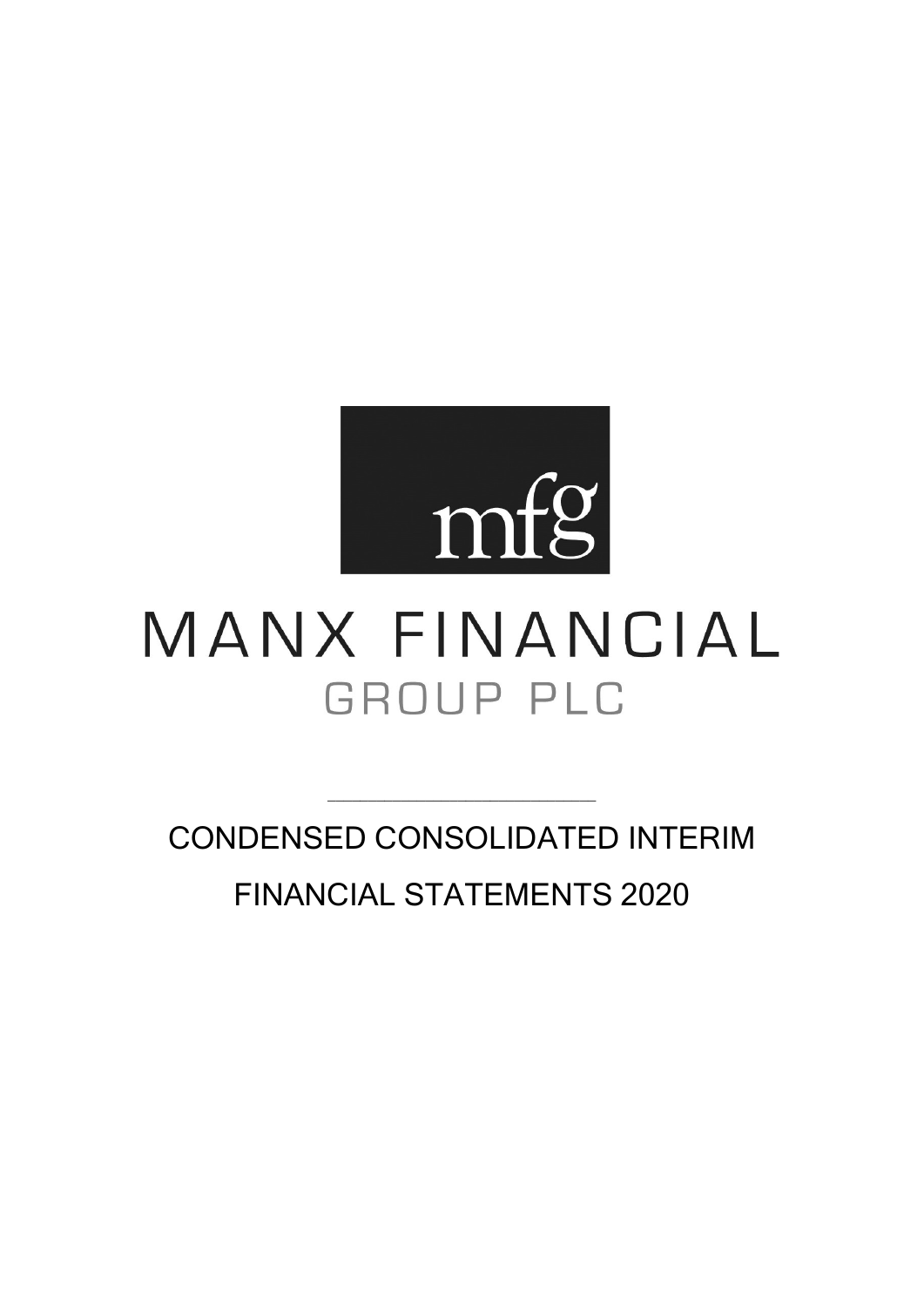# Welcome to Manx Financial Group PLC Integrity through independence and service

# An independent banking group founded in 1935, domiciled in the Isle of Man



Manx Financial Group PLC ("MFG") is an AIM-listed company (LSE: MFX.L) which has subsidiaries engaged in a suite of financial services based in the Isle of Man and the UK. These companies offer financial services to both retail and commercial customers. MFG's strategy is to grow organically and through strategic acquisition to further augment the range of services it offers.

Principal wholly owned subsidiaries:

- Conister Bank Limited
- Conister Finance & Leasing Ltd
- Blue Star Business Solutions Limited
- Edgewater Associates Limited
- Manx FX Limited



Conister Bank Limited ("the Bank") is a licensed independent bank, regulated by the Financial Services Authority in the Isle of Man, the Financial Conduct Authority in the UK and is a full member of the Isle of Man's Association of Licensed Banks.

The Bank provides a variety of financial products and services, including savings accounts, asset financing, personal loans, loans to small and medium sized enterprises, block discounting and other specialist secured credit facilities to the Isle of Man and the UK consumer and business sectors.



Conister Finance & Leasing Ltd ("CFL") is a subsidiary of the Bank. It is a credit broker providing brokerage of hire purchase and leasing finance facilities in the UK.

CFL is regulated by the Financial Services Authority in the Isle of Man and the Financial Conduct Authority in the UK.



Blue Star Business Solutions Limited ("BBSL") is a finance broker providing asset finance and commercial loans in the UK to the small and medium sized enterprises market.

Edgewater Associates Limited ("EAL") is the largest independent financial adviser in the Isle of Man.

EAL provides a bespoke and personal service to Isle of Man residents and to the Group's business and personal customers and advises on assets in excess of £336 million (30 June 2019: £317 million, 31 December 2019: £324 million).

EAL provides services in the areas of wealth management, mortgages, general insurance, and retirement planning.



Manx FX Limited provides access to competitive foreign exchange and international payment processing facilities.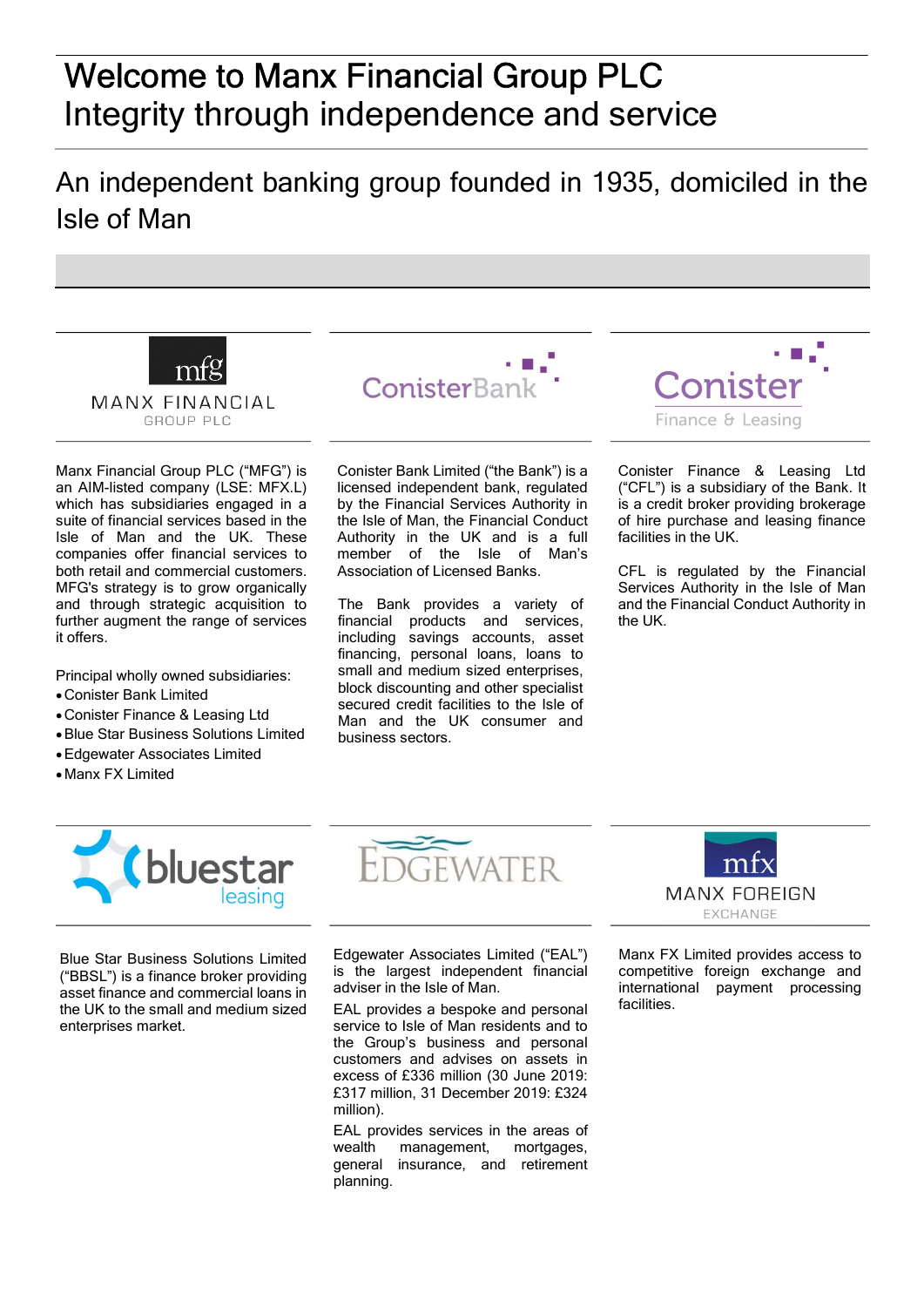# **CONTENTS**

**Contract Contract** 

| Chairman's Statement                                                              |    |
|-----------------------------------------------------------------------------------|----|
| Condensed Consolidated Statement of Profit or Loss and Other Comprehensive Income | 5  |
| Condensed Consolidated Statement of Financial Position                            |    |
| Condensed Consolidated Statement of Changes in Equity                             | 8  |
| Condensed Consolidated Statement of Cash Flows                                    | 9  |
| Notes to the Condensed Consolidated Interim Financial Statements                  | 11 |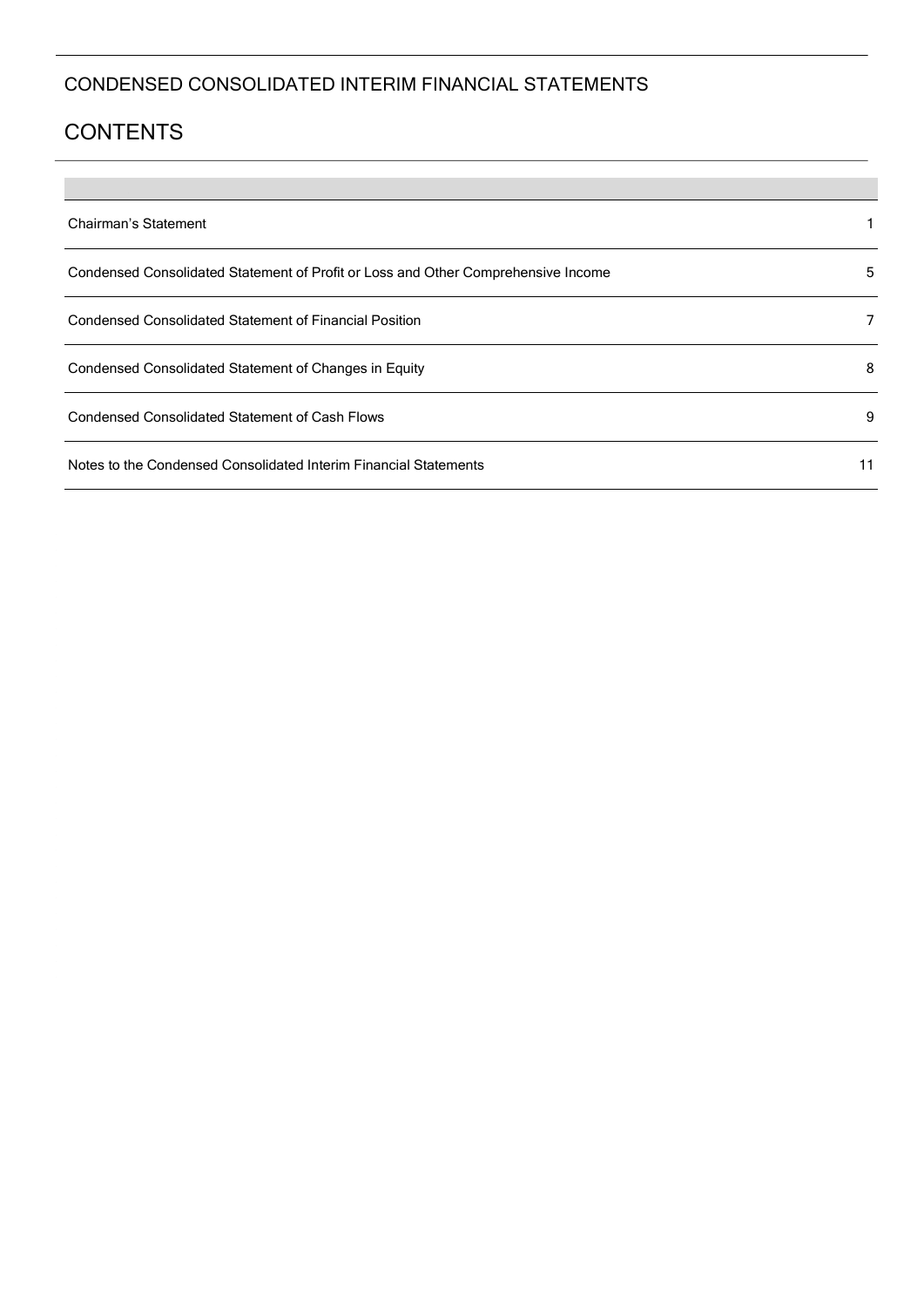# CHAIRMAN'S STATEMENT

#### Dear Shareholders

I am pleased to present my half-year report for the period ended 30 June 2020.

When I last wrote to you in June this year, I explained that we have undertaken a number of initiatives to minimise the effects of COVID-19 on our businesses. Our immediate concern was to ensure the safety and well-being of our staff and our customers, and in doing so, I believe we have been extremely effective, more than managing to carry on our businesses seamlessly.

In operational terms, our staff on the Isle of Man, having implemented a successful working-from-home regime, are now all back at their desks and serving customers on nearnormal terms. Since April 2020, Conister Bank (the "Bank") has been working closely with the Isle of Man Government and, as a result, have been appointed as accredited lenders for the provision of Disruption Loans ("DLGA") and Working Capital ("CBWCLA") loans, both government-backed at 80% and 100% respectively, for a combined value of up to £15 million. In addition, and outside these facilities, the Bank had committed a further £10 million to support local businesses prior to the activation of the government schemes.

Since the start of the year, Isle of Man new business remains ahead of forecast and with minimal arrears and defaults. Significantly, the Bank achieved a new monthly lending record in June 2020, beating pre-COVID outcomes and continues to have a robust pipeline.

It is also pleasing to note that Edgewater Associates Limited and Manx FX Limited - our principal Manx subsidiaries - are performing well with the latter recording an excellent first-half outcome.

However, the situation with our businesses in the UK is more complex as our customers experience the effects of the economic down-turn, compounded by a fall in business confidence. As a result: -

- we have streamlined our UK operations by merging Blue Star Business Solutions Limited within Conister Finance & Leasing Ltd, taking the difficult decision to close our Newbury and Manchester offices. We will now spearhead all our UK activities from our Alton, Hampshire office. These initiatives should save us in excess of £0.4 million in a full year;
- we have strengthened our lending criteria, moving away from the more vulnerable business sectors into Tier 1 opportunities;
- I am particularly pleased to note that we have been recognised and appointed as accredited lenders under both the UK state-owned British Bank's Business

Interruption ("CBILS") and Bounce Back ("BBILS") loan schemes. CBILS lending affords us an 80% government guarantee and BBILS affords us a 100% government guarantee;

- our UK-based Wholesale and Block Funding division remains unchanged, and both these activities have an encouraging forward order book; and
- finally, we have established a stand-alone Debt Management and Collections operation to help any customers in distress by offering forbearance or alternative repayment planning – an initiative that is proving extremely successful. At its height, 2,000 customers availed themselves of this service and by mid-August 2020, this figure had reduced to less than 300 as our customers were able to return to their planned repayment schedules.

Outside our COVID measures, at the beginning of February 2020, the Bank increased its holding in Beer Swaps Limited – a niche loan broker to the brewing industry – from 20% to 75%. This investment is already proving its worth and is performing in excess of our internal forecasts.

I have reported previously on our purchase and immediate cancellation of the shares held by Southern Rock Insurance Company Limited following the positive EGM vote in March 2020. This action has removed a significant uncertainty surrounding a market over-hang of our shares, whilst at the same time increasing the Net Asset Value per share for all remaining shareholders.

Lastly, during the period, we announced a change in directors with the appointment of John Spellman as an independent non-executive director to both the Group and the Bank. I am sure that you will join me in welcoming John, and also in wishing John Banks every success for the future following his resignation from the Group's board in March 2020.

#### Financial Performance

Our operating income showed an increase of 8.3% to £8.7 million (2019: £8.0 million), despite a fall of 12% in our net interest income to £7.8 million (2019: £8.9 million), offset by a further 36.3% reduction in commission expense to £1.9 million (2019: £2.9 million). Our net interest yield has fallen slightly to 6.6% (2019: 7.5%), in part as a result of continuing to move our lending away from unsecured consumer loans. Against this, our pure operating expenses have grown by 6.6% to £5.1 million (2019: £4.8 million). We have taken a prudent 29.0% increase in the Bank's provisions to £1.9 million (2019: £1.5 million) following a careful review of our loan book in the light of the likely effects of COVID-19 upon our customers' businesses. It is worth noting that despite this, our cumulative provisions against the gross loan book stand at only 2.9% (2019: 2.3%) – a continuing reflection of the excellence of the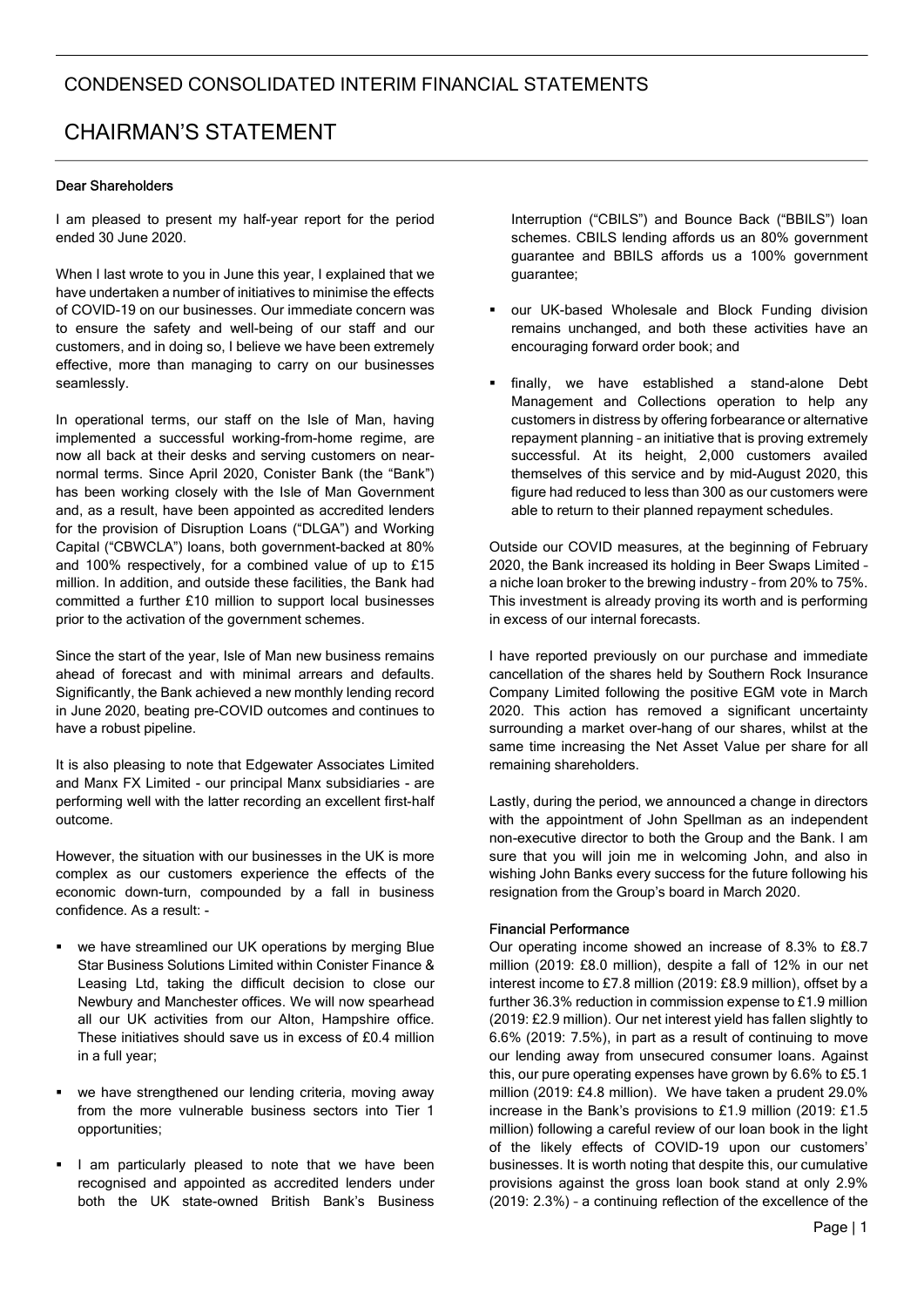# CHAIRMAN'S STATEMENT

Bank's credit underwriting. Thus, profit after tax for the six months was slightly lower at £1.0 million (2019: £1.2 million).

Turning to our balance sheet, despite the difficult trading environment, our loan book has increased by 6.8% to £181.6 million (2019: £170.0 million). We have taken the decision to increase our liquidity as much as possible to provide a prudent buffer until the economic situation normalises and I am pleased to report that our cash and near cash has increased by 75.4% to £64.0 million (2019: £36.5 million), placing us in a more advantageous position than the majority of our competitors. Our customer deposits have grown by 22.7% to £217.8 million (2019: £177.4 million) - all of which leads to an 19.0% growth in our total asset base to £260.7 million (2019: £219.1 million). Shareholder equity has increased by 3.9% to £21.8 million (2019: £21.0 million), providing net assets per share of 19.1 pence (2019: 16.0 pence).

#### Strategic Objectives for 2020

Our strategic priorities for 2020 remain unchanged, but our implementation of these has modified as we respond to demands of dealing with the effects of COVID-19. In particular, we have streamlined the Bank's UK operations to better serve the evolving market requirement.

I must reiterate that your Board's fundamental objective continues to be that of increasing shareholder value, both in a prudent yet progressive manner. I set out our 2020 key objectives in the 2019 year-end accounts and now review our progress at the six-month point: -

 Providing the highest quality service throughout our operations to all customers, ensuring that their treatment is both fair and appropriate.

We continue to enhance our Treating Customers Fairly ("TCF") regime throughout our businesses and this is the cornerstone of all our operations as we strive to ensure that our customer service offering is second to none. Our TCF Committee regularly reviews complaints and compliments to identify trends which will improve our customer experience. We have undertaken further training for our teams, thus enhancing our TCF culture. We keep detailed records throughout the Group of any customer complaints and their resolution and I am pleased to report that we have again received a minimal number of complaints so far this year, of which only 6 were partially upheld following investigation (2019: 11) - this against a combined active customer base of over 20,000 accounts. All TCF investigations are thoroughly reviewed which allows us, if necessary, to amend and enhance any relevant policy, procedure or training module.

• Adopting a pro-active strategy of managing risk, especially following the implementation of IFRS 9 in full. In doing so, we are committed to regularly review our loan book to allow for any credit impairment resulting from observing strict Expected Credit Loss criteria.

Our response to the COVID pandemic has meant a refinement to our credit risk management process. We have brought forward the implementation of systems for electronic identification and verification and have installed enhanced credit scoring software. These enhancements allow our key staff more time to analyse propositions, rather than concentrating on processing. We are now reducing our exposure to unsecured consumer finance by replacement lending into prime and near prime sectors. We have implemented a segregated debt collection department to help customers deal with any financial hardship. Where possible, we have offered either forbearance or repayment plans should any loan fall into arrears. This allows us to more clearly identify potential credit issues at an early course and thus improve the Bank's ability to achieve a better outcome. We have increased our impairment allowance and we will continue our policy of strengthening our balance sheet to minimise the risk of any unforeseen event adversely affecting our profitability.

 Concentrating on developing our core businesses by considered acquisitions, increased prudential lending and augmenting the range of financial services we offer.

The current economic environment has produced a number of interesting potential acquisition opportunities. These are in the process of careful evaluation and I will report should any of these opportunities achieve fruition. Our recent relationships with the Isle of Man and UK government entities will provide the means for the Bank to lend up to £35 million of new business on secure or near-secure terms during the second half of the year.

 Implementing an enhanced and scalable IT infrastructure to better service the operational requirements of a growing Group without the requirement for a disproportionate increase in headcount.

We continue with our investment in core systems and have recently upgraded both our deposit and lending systems. Our successful UK online portal now offers straight-through processing for our broker network, allowing us to redeploy staff into more productive areas. A review of our management information and accounting system needs is nearing completion and we anticipate a significant improvement following further investment in these key areas.

 Focusing on the liabilities side of our balance sheet by introducing a new treasury management function and structure.

Our new Group Treasury Management process is bearing fruit and I am pleased to report a realised gain of £212,000 for the first six months (2019: £80,000) – useful income in the continuing low interest rate environment. Our recently launched Isle of Man variable rate deposit account is gaining considerable traction and we will continue to develop attractive deposit products with competitive interest rates for our depositors.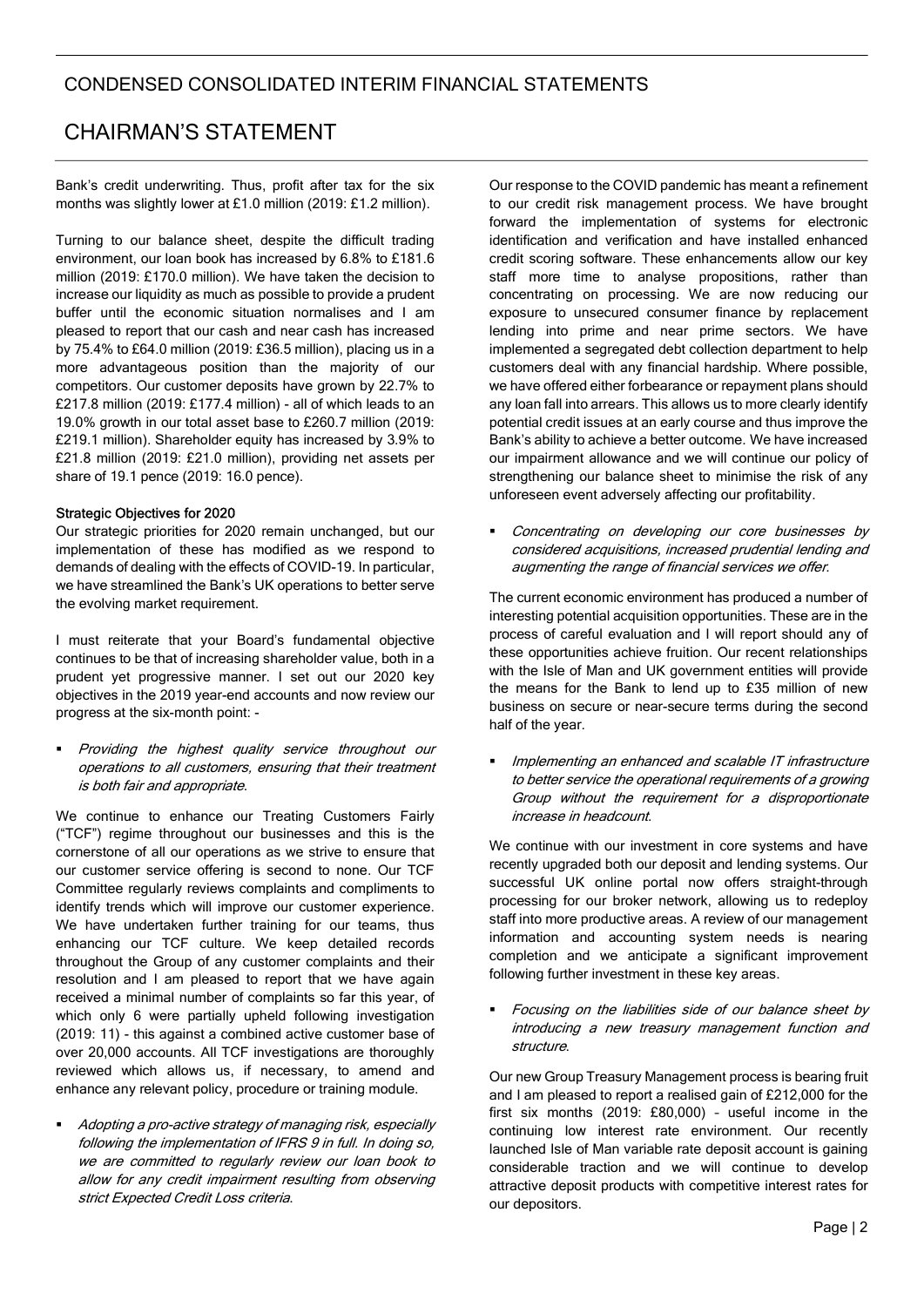# CHAIRMAN'S STATEMENT

 Managing our balance sheet to exceed, as far as possible, the regulatory requirements for capital adequacy.

We are well capitalised with our Total Capital Ratio standing at 16.04% (Year-end 2019: 16.86%). We will maintain our strategy of converting Group retained earnings into Tier 1 capital for the Bank to support our lending growth. Meanwhile, we will continue to maintain a heightened level of cash liquidity.

#### Current trading and outlook

Thus far, the Isle of Man economy is bearing up well under the strain of COVID-19 and our local new business growth shows no signs of diminishing. The UK, however, is experiencing considerable uncertainty with the biggest fall in quarterly Gross Domestic Product on record at 20.4% for Quarter 2 this year. Thus, it is difficult for me to provide a clear steer as to our full year outcome in this changing environment. We have, however, started the beginning of the year in great shape and we are lucky in having a diverse range of financial services upon which to rely. I am also confident that worthwhile acquisition opportunities will emerge during the inevitable shake-out to come.

The Bank's appointments as accredited lenders to the various government-backed schemes will serve as an impetus to secure second-half lending growth, and we will continue to protect our existing loan book as far as possible by helping any customer in difficulty with revised payment planning or similar forbearance. Our recent streamlining and cost-cutting exercises will make a positive impact on profits for the second half and beyond. Meanwhile, we will continue to strengthen our balance sheet by maintaining adequate liquidity and ensuring our provisioning regime is both appropriate and prudent.

One matter that I intend to progress is the provision of a dividend scheme. Many shareholders have questioned me over the years on the lack of tangible return. Until now, our concentration has been on building up the balance sheet to reflect the success of the Group. I am pleased to say that we are in advanced discussions with our financial advisors as to how best to implement a dividend scheme to reward shareholder loyalty and I hope to announce the full details before the year-end.

It remains for me, as always, to thank on behalf of the Board, our staff for their splendid efforts coping with the additional demands of dealing with the COVID pandemic whilst continuing to develop the Group in such a successful manner and, finally, to thank our shareholders for their enduring loyalty.

#### Jim Mellon

Executive Chairman 25 August 2020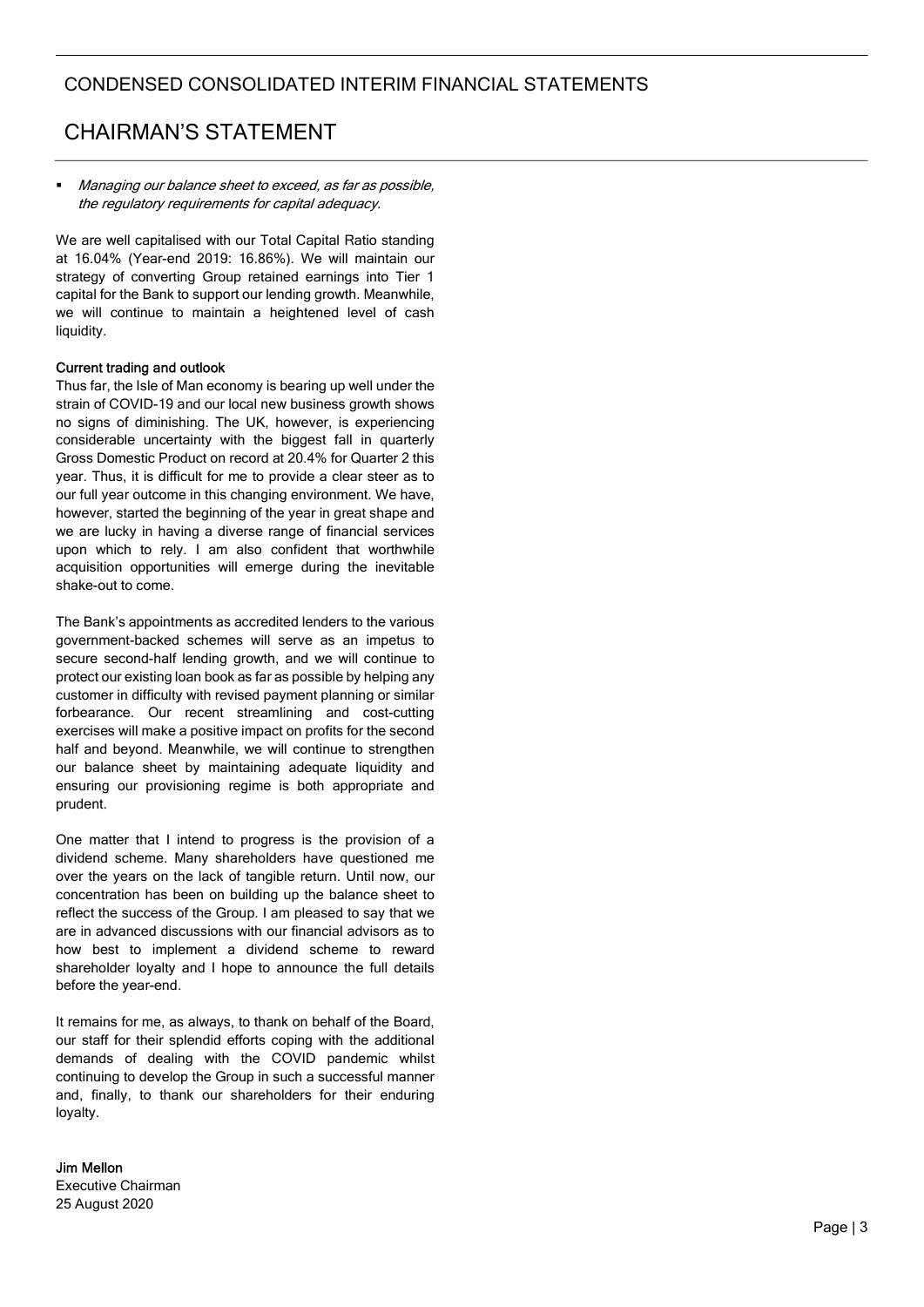# **CONTENTS**

|                                           | Condensed consolidated interim financial statements                                                                                                                                                                                                    | Page No.                      |
|-------------------------------------------|--------------------------------------------------------------------------------------------------------------------------------------------------------------------------------------------------------------------------------------------------------|-------------------------------|
|                                           | <b>Basis of preparation</b>                                                                                                                                                                                                                            |                               |
|                                           | Condensed consolidated statement of profit or loss and other comprehensive income<br>Condensed consolidated statement of financial position<br>Condensed consolidated statement of changes in equity<br>Condensed consolidated statement of cash flows | 5<br>$\overline{7}$<br>8<br>9 |
|                                           | Notes to the condensed consolidated interim financial statements                                                                                                                                                                                       |                               |
| 1.<br>2.<br>3.<br>4.                      | Reporting entity<br>Basis of accounting<br>Functional and presentation currency<br>Use of judgements and estimates                                                                                                                                     | 11<br>11<br>11<br>11          |
| 5.                                        | <b>Financial risk review</b><br>Credit risk                                                                                                                                                                                                            | 12                            |
| 6.<br>7.<br>8.<br>9.                      | Performance for the period<br>Interest income<br>Operating segments<br><b>Terminal funding</b><br>Earnings per share                                                                                                                                   | 13<br>13<br>14<br>14          |
| <b>Assets</b><br>11.<br>12.<br>13.<br>14. | 10. Debt securities<br>Trading assets<br>Loans and advances to customers<br>Trade and other receivables<br>Goodwill                                                                                                                                    | 15<br>15<br>16<br>16<br>16    |
| 16.<br>17.                                | <b>Liabilities and equity</b><br>15. Creditors and accrued charges<br>Loan notes<br>Called up share capital                                                                                                                                            | 17<br>17<br>17                |
| 18.                                       | Group composition<br>Acquisition of subsidiary                                                                                                                                                                                                         | 18                            |
| 19.<br>21.<br>22.                         | Other information<br>Regulators<br>20. Contingent liabilities<br>Subsequent events<br>Approval of interim financial statements                                                                                                                         | 19<br>19<br>19<br>19          |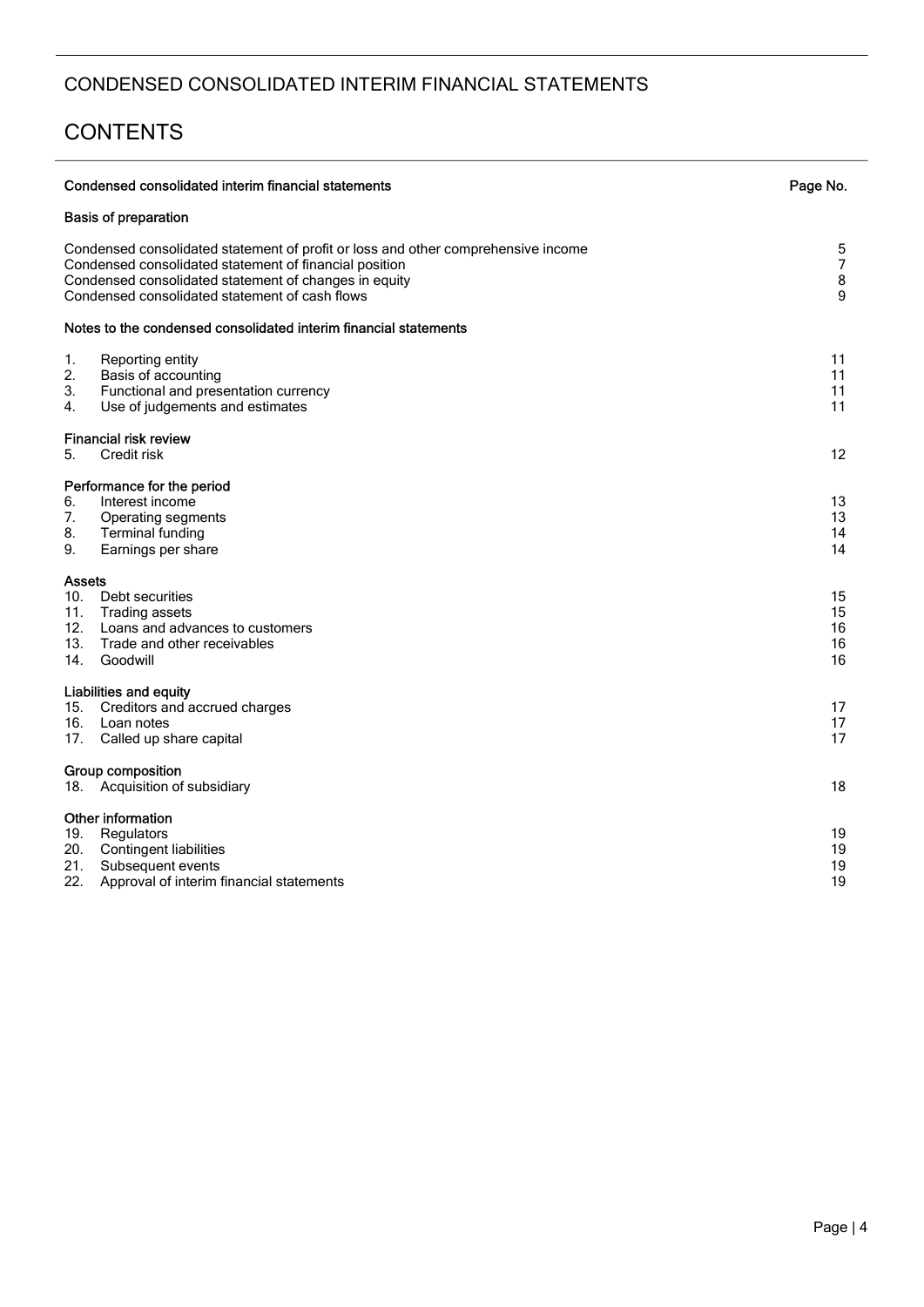# CONDENSED CONSOLIDATED STATEMENT OF PROFIT OR LOSS AND OTHER COMPREHENSIVE INCOME

|                                                                                                                                                                                                                                           | <b>Notes</b> | For the six<br>months ended<br>30 June<br>2020<br>£'000         | For the six<br>months ended<br>30 June<br>2019<br>£'000<br>(unaudited) | For the year<br>ended<br>31 December<br>2019<br>£'000             |
|-------------------------------------------------------------------------------------------------------------------------------------------------------------------------------------------------------------------------------------------|--------------|-----------------------------------------------------------------|------------------------------------------------------------------------|-------------------------------------------------------------------|
|                                                                                                                                                                                                                                           |              | (unaudited)                                                     |                                                                        | (audited)                                                         |
| Interest income<br>Interest expense                                                                                                                                                                                                       | 6            | 10,428<br>(2,617)                                               | 10,813<br>(1,936)                                                      | 22,320<br>(4, 391)                                                |
| Net interest income                                                                                                                                                                                                                       |              | 7,811                                                           | 8,877                                                                  | 17,929                                                            |
| Fee and commission income<br>Fee and commission expense                                                                                                                                                                                   |              | 2,157<br>(1, 870)                                               | 1,816<br>(2,934)                                                       | 3,796<br>(5, 426)                                                 |
| Net trading income                                                                                                                                                                                                                        |              | 8,098                                                           | 7,759                                                                  | 16,299                                                            |
| Other operating income<br>Gain / (loss) on trading assets<br>Realised gain on debt securities<br><b>Terminal funding</b><br>Gain from acquisition of subsidiary                                                                           | 8<br>18      | 81<br>6<br>212<br>30<br>237                                     | 139<br>(3)<br>80<br>27                                                 | 308<br>(1)<br>179<br>80                                           |
| <b>Operating income</b>                                                                                                                                                                                                                   |              | 8,664                                                           | 8,002                                                                  | 16,865                                                            |
| Personnel expenses<br>Other expenses<br>Impairment on loans and advances to customers<br>Depreciation<br>Amortisation and impairment of intangibles<br>Share of (loss) / profit of equity accounted investees, net of tax<br>VAT recovery | 13           | (3, 337)<br>(1,772)<br>(1, 895)<br>(425)<br>(172)<br>(91)<br>36 | (3, 102)<br>(1,692)<br>(1, 469)<br>(281)<br>(136)<br>46<br>52          | (6, 762)<br>(4, 135)<br>(1,900)<br>(638)<br>(430)<br>124<br>(101) |
| Profit before tax payable                                                                                                                                                                                                                 |              | 1,008                                                           | 1,420                                                                  | 3,023                                                             |
| Income tax expense                                                                                                                                                                                                                        |              | (16)                                                            | (184)                                                                  | (350)                                                             |
| Profit for the period / year                                                                                                                                                                                                              |              | 992                                                             | 1,236                                                                  | 2,673                                                             |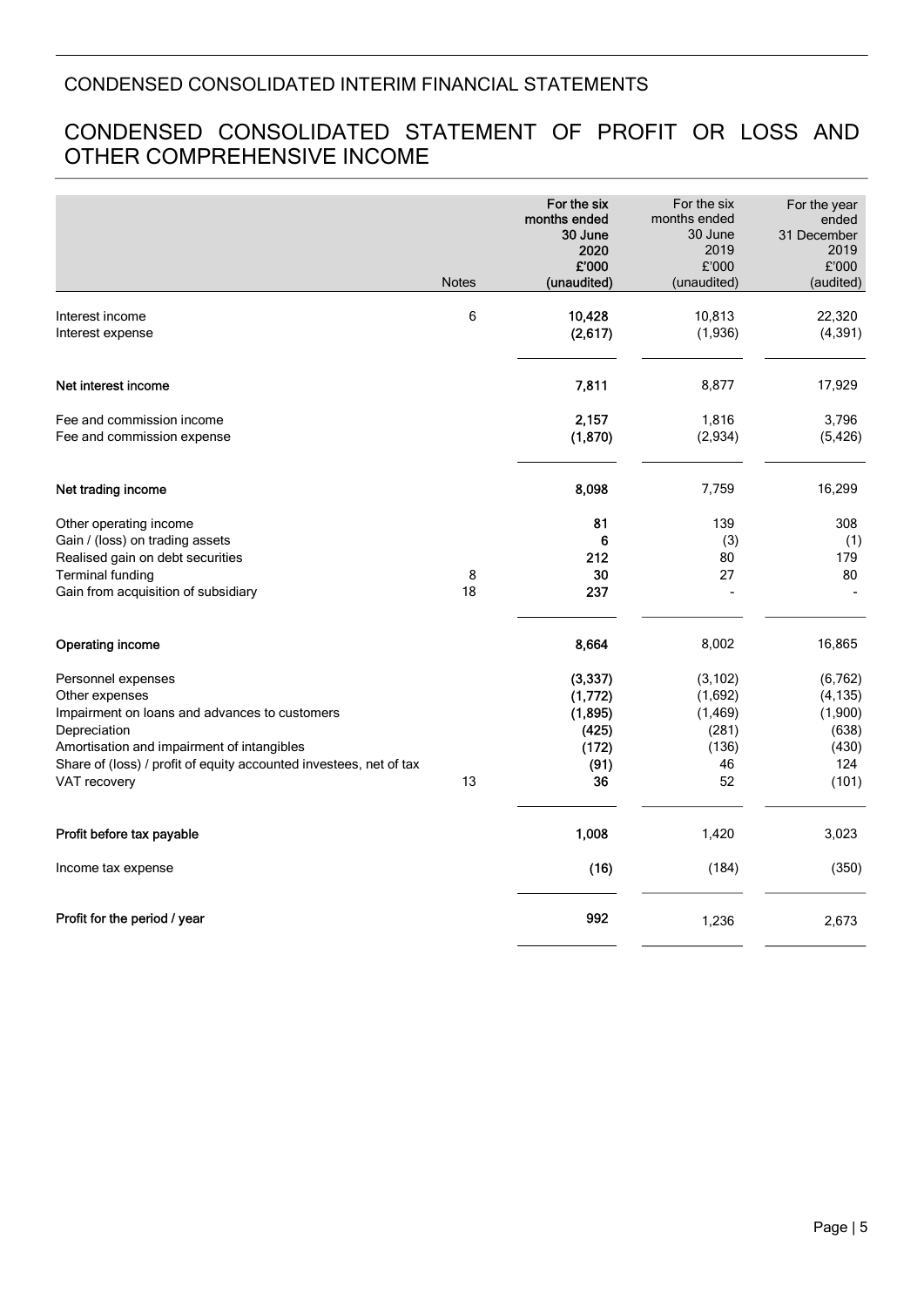# CONDENSED CONSOLIDATED STATEMENT OF PROFIT OR LOSS AND OTHER COMPREHENSIVE INCOME (CONTINUED)

|                                                                                                                             | Notes                 | For the six<br>months ended<br>30 June<br>2020<br>£'000<br>(unaudited) | For the six<br>months ended<br>30 June<br>2019<br>£'000<br>(unaudited) | For the year<br>ended<br>31 December<br>2019<br>£'000<br>(audited) |
|-----------------------------------------------------------------------------------------------------------------------------|-----------------------|------------------------------------------------------------------------|------------------------------------------------------------------------|--------------------------------------------------------------------|
| Profit for the period / year                                                                                                |                       | 992                                                                    | 1,236                                                                  | 2,673                                                              |
| Other comprehensive income:                                                                                                 |                       |                                                                        |                                                                        |                                                                    |
| Items that will be reclassified to profit or loss<br>Unrealised gain on debt securities                                     |                       | 102                                                                    | 27                                                                     | 51                                                                 |
| Items that will never be reclassified to profit or loss<br>Actuarial loss on defined benefit pension scheme taken to equity |                       |                                                                        |                                                                        | (128)                                                              |
| Total comprehensive income for the period / year                                                                            |                       | 1,094                                                                  | 1,263                                                                  | 2,596                                                              |
| Profit attributable to:<br>Owners of the Company<br>Non-controlling interests                                               |                       | 997<br>(5)                                                             | 1,236                                                                  | 2,673                                                              |
|                                                                                                                             |                       | 992                                                                    | 1,236                                                                  | 2,673                                                              |
| Total comprehensive income attributable to:<br>Owners of the Company<br>Non-controlling interests                           |                       | 1,099<br>(5)                                                           | 1,263                                                                  | 2,596                                                              |
|                                                                                                                             |                       | 1,094                                                                  | 1,263                                                                  | 2,596                                                              |
|                                                                                                                             |                       |                                                                        |                                                                        |                                                                    |
| Earnings per share - Profit for the period / year<br>Basic earnings per share (pence)<br>Diluted earnings per share (pence) | 9<br>9                | 0.87<br>0.66                                                           | 0.94<br>0.77                                                           | 2.04<br>1.66                                                       |
| Earnings per share - Total comprehensive income<br>for the period / year                                                    |                       |                                                                        |                                                                        |                                                                    |
| Basic earnings per share (pence)<br>Diluted earnings per share (pence)                                                      | 9<br>$\boldsymbol{9}$ | 0.96<br>0.73                                                           | 0.96<br>0.79                                                           | 1.98<br>1.62                                                       |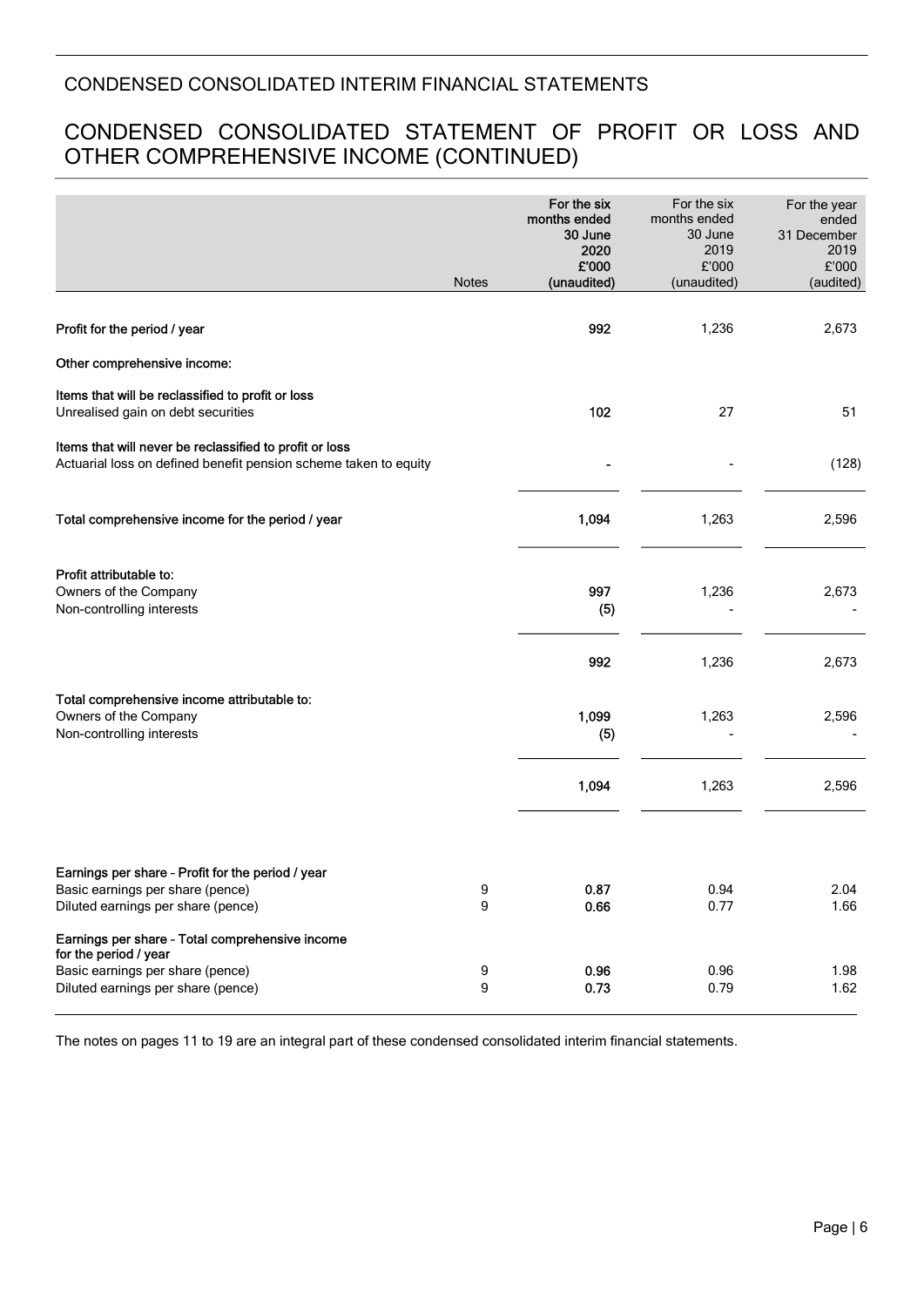# CONDENSED CONSOLIDATED STATEMENT OF FINANCIAL POSITION

|                                              |       | 30 June<br>2020<br>£'000 | 30 June<br>2019<br>£'000 | 31 December<br>2019<br>£'000<br>(audited) |
|----------------------------------------------|-------|--------------------------|--------------------------|-------------------------------------------|
| As at                                        | Notes | (unaudited)              | (unaudited)              |                                           |
| <b>Assets</b>                                |       |                          |                          |                                           |
| Cash and cash equivalents                    |       | 6,991                    | 8,916                    | 14,620                                    |
| Debt securities                              | 10    | 57,036                   | 27,583                   | 46,792                                    |
| <b>Trading assets</b>                        | 11    | 4                        | 17                       | 19                                        |
| Loans and advances to customers              | 5,12  | 181,581                  | 170,035                  | 179,370                                   |
| Trade and other receivables                  | 13    | 2,521                    | 2,555                    | 2,478                                     |
| Property, plant and equipment                |       | 5,793                    | 3,406                    | 3,299                                     |
| Intangible assets                            |       | 2,290                    | 1,864                    | 2,293                                     |
| Goodwill                                     | 14    | 4,361                    | 4,532                    | 3,734                                     |
| Investment in associate                      |       | 171                      | 204                      | 282                                       |
| <b>Total assets</b>                          |       | 260,748                  | 219,112                  | 252,887                                   |
| <b>Liabilities</b>                           |       |                          |                          |                                           |
| Deposits from customers                      |       | 217,758                  | 177,414                  | 209,933                                   |
| Creditors and accrued charges                | 15    | 3,148                    | 3,202                    | 2,972                                     |
| Contingent consideration                     |       | 921                      | 954                      | 863                                       |
| Loan notes                                   | 16    | 16,222                   | 15,871                   | 15,971                                    |
| Pension liability                            |       | 688                      | 543                      | 688                                       |
| Deferred tax liability                       |       | 141                      | 142                      | 141                                       |
| <b>Total liabilities</b>                     |       | 238,878                  | 198,126                  | 230,568                                   |
| <b>Equity</b>                                |       |                          |                          |                                           |
| Called up share capital                      | 17    | 19,121                   | 20,732                   | 20,732                                    |
| Retained earnings                            |       | 2,686                    | 254                      | 1,587                                     |
|                                              |       |                          |                          |                                           |
| Equity attributable to owners of the Company |       | 21,807                   | 20,986                   | 22,319                                    |
| Non-controlling interest                     | 18    | 63                       |                          |                                           |
| <b>Total equity</b>                          |       | 21,870                   | 20,986                   | 22,319                                    |
| <b>Total liabilities and equity</b>          |       | 260,748                  | 219,112                  | 252,887                                   |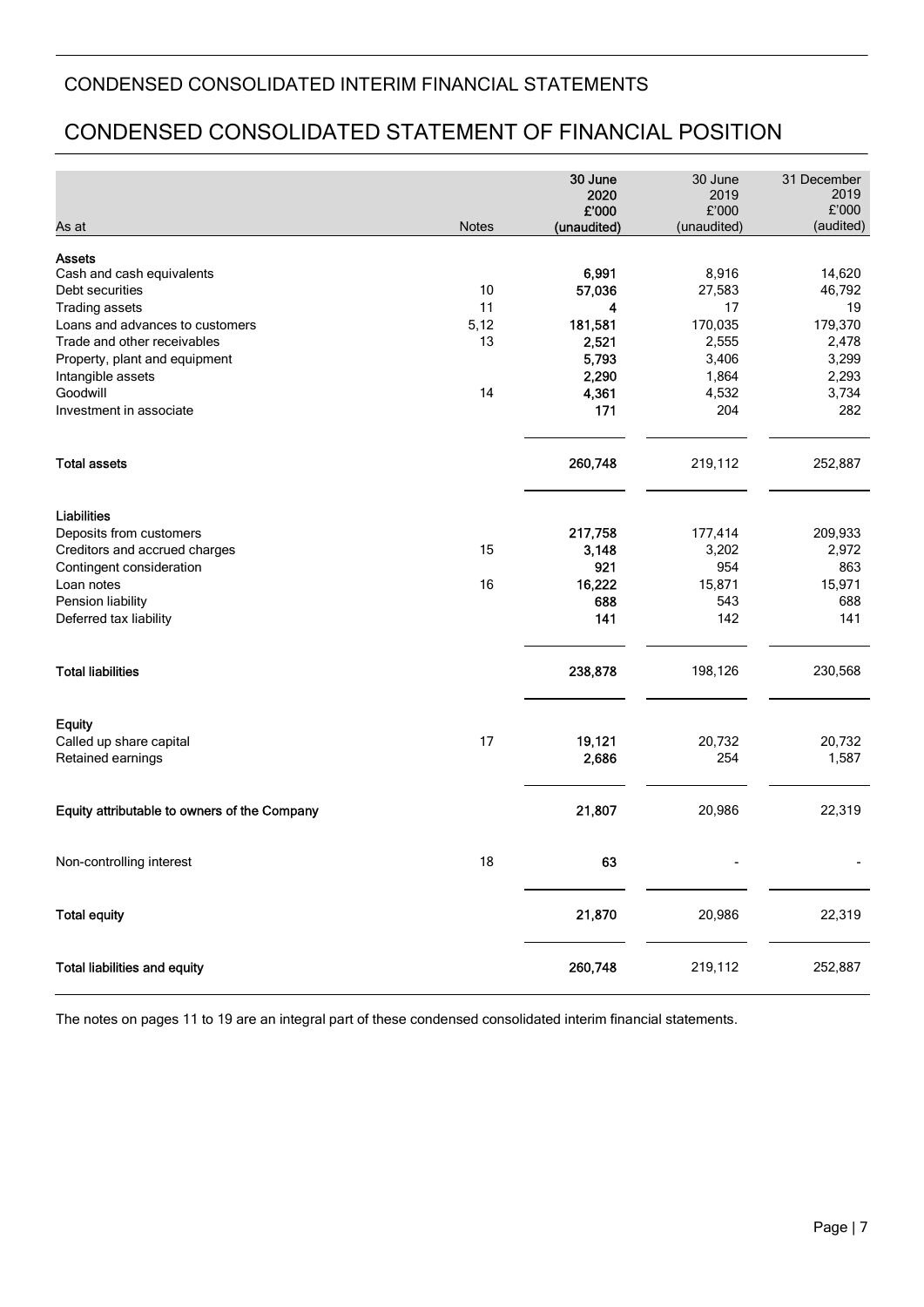# CONDENSED CONSOLIDATED STATEMENT OF CHANGES IN EQUITY

|                                                                                                   | Attributable to owners of the Company |                               |                       |                                           |                                 |
|---------------------------------------------------------------------------------------------------|---------------------------------------|-------------------------------|-----------------------|-------------------------------------------|---------------------------------|
| For the six months ended 30 June 2020                                                             | <b>Share</b><br>capital<br>£'000      | Retained<br>earnings<br>£'000 | <b>Total</b><br>£'000 | Non-<br>controlling<br>interests<br>£'000 | <b>Total</b><br>equity<br>£'000 |
| Balance at 1 January 2020                                                                         | 20,732                                | 1,587                         | 22,319                |                                           | 22,319                          |
| Total comprehensive income for the period:<br>Profit for the period<br>Other comprehensive income |                                       | 997<br>102                    | 997<br>102            | (5)                                       | 992<br>102                      |
| Total comprehensive income for the period                                                         |                                       | 1,099                         | 1,099                 | (5)                                       | 1,094                           |
| Transactions with owners:<br>Share-based payment expense<br>Purchase of ordinary shares (Note 17) | (1,611)                               |                               | (1,611)               |                                           | (1,611)                         |
| Total transactions with owners of the Company                                                     | (1,611)                               |                               | (1,611)               |                                           | (1,611)                         |
| Changes in ownership interests:<br>Acquisition of subsidiary with non-controlling<br>interest     |                                       |                               |                       | 68                                        | 68                              |
| Total changes in ownership interests                                                              |                                       |                               |                       | 68                                        | 68                              |
| Balance at 30 June 2020                                                                           | 19,121                                | 2,686                         | 21,807                | 63                                        | 21,870                          |

| For the six months ended 30 June 2019                                                                                      | Share capital<br>£'000 | Retained<br>earnings<br>£'000 | Total<br>equity<br>£'000 |
|----------------------------------------------------------------------------------------------------------------------------|------------------------|-------------------------------|--------------------------|
| Balance at 1 January 2019                                                                                                  | 20,732                 | (1,009)                       | 19,723                   |
| Total comprehensive income for the period:<br>Profit for the period<br>Other comprehensive income                          |                        | 1,236<br>27                   | 1,236<br>27              |
| Total comprehensive income for the period                                                                                  |                        | 1,263                         | 1,263                    |
| Transactions with owners:<br>Share-based payment expense<br>Shares issued<br>Total transactions with owners of the Company |                        |                               |                          |
| Balance at 30 June 2019                                                                                                    | 20,732                 | 254                           | 20,986                   |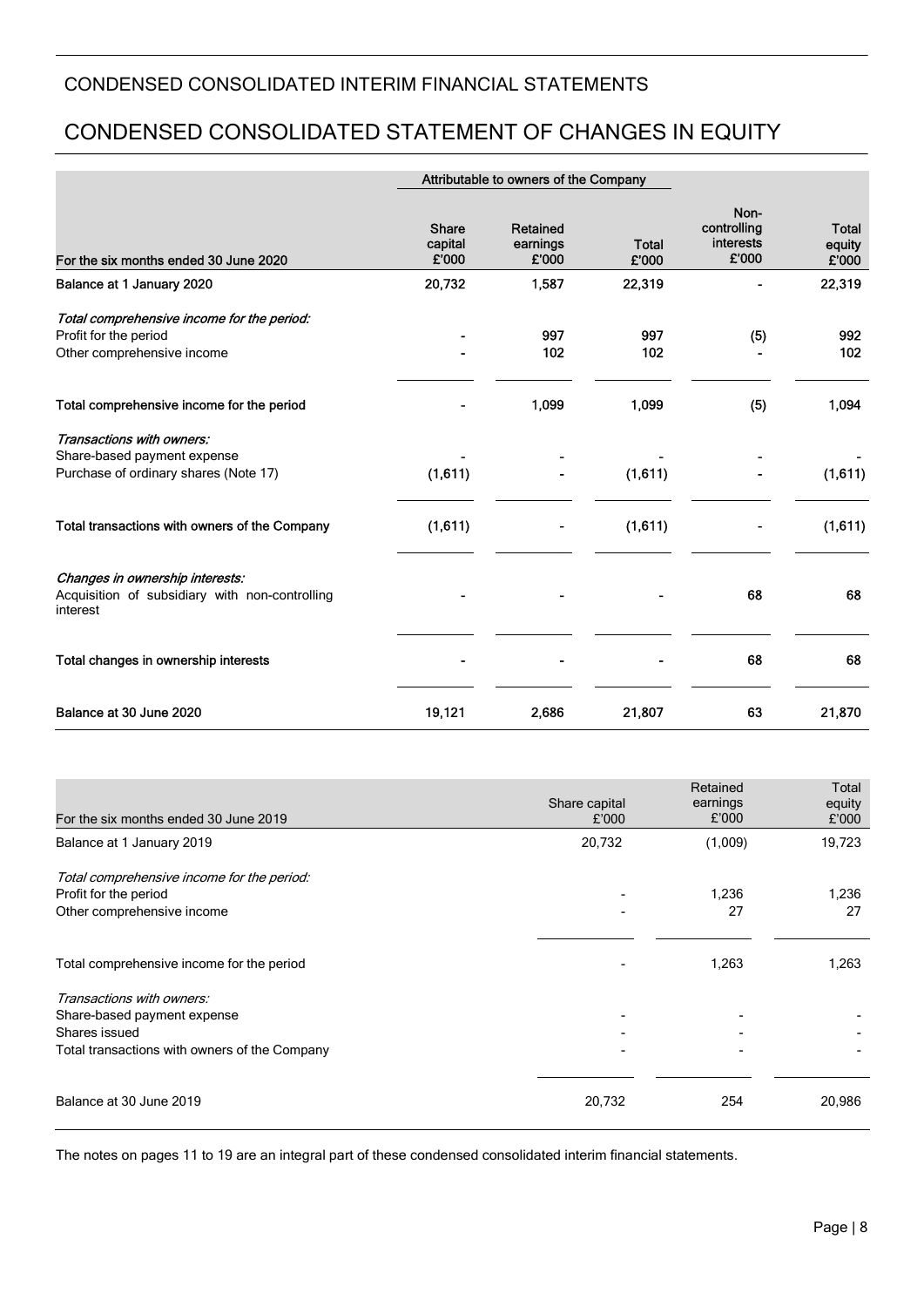# CONDENSED CONSOLIDATED STATEMENT OF CASH FLOWS

|                                                                                                                                                                                                                                                                         | <b>Notes</b> | For the six<br>months ended<br>30 June<br>2020<br>£'000<br>(unaudited) | For the six<br>months ended<br>30 June<br>2019<br>£'000<br>(unaudited) | For the year<br>ended<br>31 December<br>2019<br>£'000<br>(audited) |
|-------------------------------------------------------------------------------------------------------------------------------------------------------------------------------------------------------------------------------------------------------------------------|--------------|------------------------------------------------------------------------|------------------------------------------------------------------------|--------------------------------------------------------------------|
| RECONCILIATION OF PROFIT BEFORE TAXATION TO<br><b>OPERATING CASH FLOWS</b>                                                                                                                                                                                              |              |                                                                        |                                                                        |                                                                    |
| Profit before tax                                                                                                                                                                                                                                                       |              | 1,008                                                                  | 1,420                                                                  | 3,023                                                              |
| Adjustments for:<br>Depreciation<br>Amortisation and impairment of intangibles<br>Realised gain on debt securities<br>Share of loss / (profit) of equity accounted investees<br>Contingent consideration interest expense<br>Pension charge included in personnel costs |              | 425<br>172<br>(212)<br>91<br>58                                        | 281<br>136<br>(80)<br>(46)<br>8                                        | 638<br>430<br>(179)<br>(124)<br>88<br>17                           |
| Gain on acquisition of subsidiary<br>Lease interest                                                                                                                                                                                                                     |              | (237)<br>20                                                            |                                                                        |                                                                    |
| Loan note interest capitalised                                                                                                                                                                                                                                          | 16           | 26                                                                     |                                                                        |                                                                    |
|                                                                                                                                                                                                                                                                         |              | 1,351                                                                  | 1,719                                                                  | 3,893                                                              |
| Changes in:<br><b>Trading asset</b>                                                                                                                                                                                                                                     |              | 15                                                                     | 3                                                                      | 1                                                                  |
| Trade and other receivables                                                                                                                                                                                                                                             | 13           | 73                                                                     | 43                                                                     | 118                                                                |
| Creditors and accrued charges                                                                                                                                                                                                                                           | 15           | (15)                                                                   | 230                                                                    | 144                                                                |
| Net cash flow from trading activities<br>Changes in:                                                                                                                                                                                                                    |              | 1,424                                                                  | 1,995                                                                  | 4,156                                                              |
| Loans and advances to customers                                                                                                                                                                                                                                         | 5,12         | (4, 461)                                                               | (21, 757)                                                              | (31,092)                                                           |
| Deposits from customers                                                                                                                                                                                                                                                 |              | 7,825                                                                  | 18,914                                                                 | 51,433                                                             |
| Pension contribution                                                                                                                                                                                                                                                    |              |                                                                        | (41)                                                                   | (41)                                                               |
| Cash inflow / (outflow) from operating activities                                                                                                                                                                                                                       |              | 4,788                                                                  | (889)                                                                  | 24,456                                                             |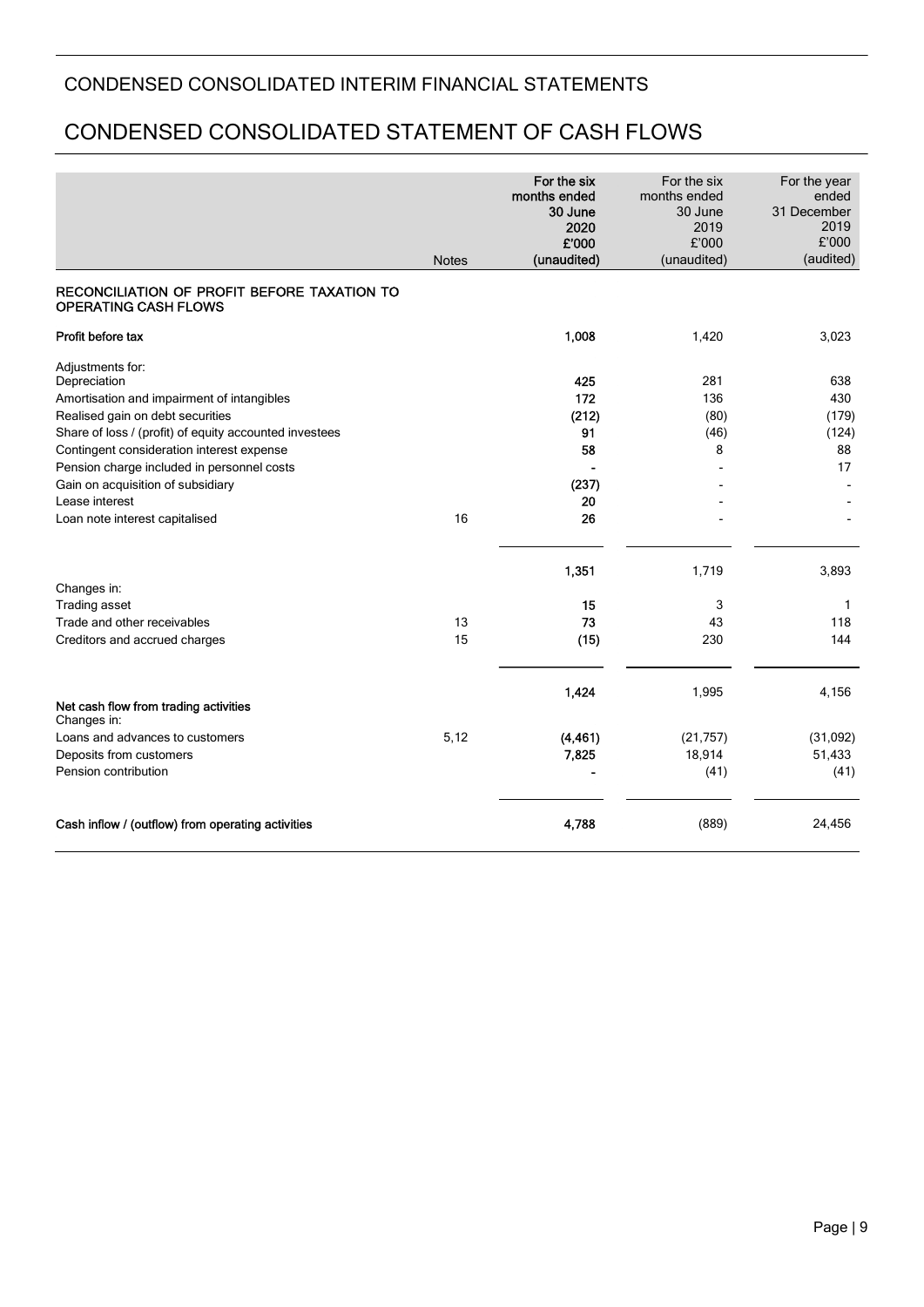# CONDENSED CONSOLIDATED STATEMENT OF CASH FLOWS (CONTINUED)

|                                                                                                          |              | For the six<br>months ended<br>30 June<br>2020<br>£'000 | For the six<br>months ended<br>30 June<br>2019<br>£'000 | For the year<br>ended<br>31 December<br>2019<br>£'000 |
|----------------------------------------------------------------------------------------------------------|--------------|---------------------------------------------------------|---------------------------------------------------------|-------------------------------------------------------|
|                                                                                                          | <b>Notes</b> | (unaudited)                                             | (unaudited)                                             | (audited)                                             |
| <b>CASH FLOW STATEMENT</b>                                                                               |              |                                                         |                                                         |                                                       |
| Cash from operating activities<br>Cash inflow / (outflow) from operating activities<br>Income taxes paid |              | 4,788                                                   | (889)<br>(149)                                          | 24,456<br>(379)                                       |
| Net cash inflow / (outflow) from operating activities                                                    |              | 4,788                                                   | (1,038)                                                 | 24,077                                                |
| Cash flows from investing activities                                                                     |              |                                                         |                                                         |                                                       |
| Purchase of property, plant and equipment                                                                |              | (322)                                                   | (1,279)                                                 | (1,634)                                               |
| Purchase of intangible assets                                                                            |              | (35)                                                    | (48)                                                    | (132)                                                 |
| Acquisition of subsidiary or associate, net of cash acquired                                             | 18           | (622)                                                   | (1, 324)                                                | 107                                                   |
| (Purchase) / sale of debt securities at fair value through other<br>comprehensive income                 | 10           | (3,608)                                                 | (6,001)                                                 | (1, 337)                                              |
| (Purchase) / sale of debt securities at amortised cost                                                   | 10           | (6, 322)                                                | 9,059                                                   | (16, 028)                                             |
| Net cash (outflow) / inflow from investing activities                                                    |              | (10, 909)                                               | 407                                                     | (19,024)                                              |
| Cash flows from financing activities                                                                     |              |                                                         |                                                         |                                                       |
| (Repayment) / receipt of loan notes                                                                      | 16           | (1,386)                                                 |                                                         | 100                                                   |
| Lease payments                                                                                           |              | (122)                                                   | (68)                                                    | (148)                                                 |
| Decrease in borrowings from block creditors                                                              |              |                                                         | (138)                                                   | (138)                                                 |
| Net cash outflow from financing activities                                                               |              | (1,508)                                                 | (206)                                                   | (186)                                                 |
|                                                                                                          |              |                                                         |                                                         |                                                       |
| Net (decrease) / increase in cash and cash equivalents                                                   |              | (7,629)                                                 | (837)                                                   | 4,867                                                 |
| Cash and cash equivalents - opening                                                                      |              | 14,620                                                  | 9,753                                                   | 9,753                                                 |
| Cash and cash equivalents - closing                                                                      |              | 6,991                                                   | 8,916                                                   | 14,620                                                |
| Included in cash flows are:                                                                              |              |                                                         |                                                         |                                                       |
| Interest received - cash amounts                                                                         |              | 10,741                                                  | 10,489                                                  | 21,441                                                |
| Interest paid - cash amounts                                                                             |              | (2,669)                                                 | (1, 917)                                                | (4,251)                                               |

Non-cash investing and financing activities disclosed in other notes are:

 £1.60m acquisition of 16,966,158 of the Group's own Ordinary Shares (30 June 2019: nil and 31 December 2019: nil) – Note 17

 £2.25m settlement of pre-existing relationship on acquisition of subsidiary (30 June 2019: nil and 31 December 2019: nil) – Note 18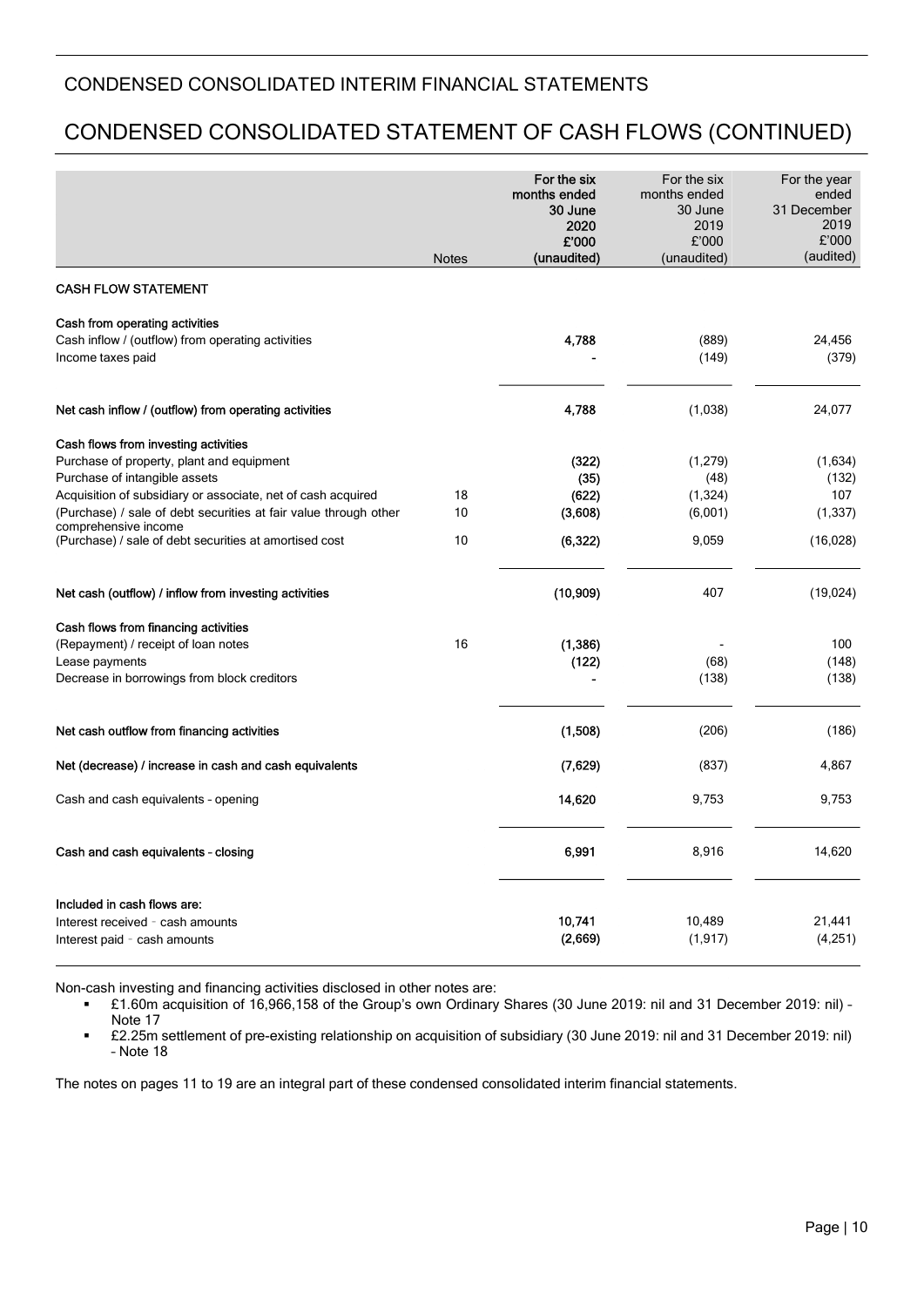# **NOTES**

For the six months ended 30 June 2020

#### 1. Reporting entity

Manx Financial Group PLC ("the Company" or "MFG") is a company incorporated in the Isle of Man. These condensed consolidated interim financial statements ("interim financial statements") as at and for the six months ended 30 June 2020 comprise the Company and its subsidiaries (the "Group").

#### 2. Basis of accounting

These interim financial statements have been prepared in accordance with IAS 34 Interim Financial Reporting and should be read in conjunction with the last annual consolidated financial statements as at and for the year ended 31 December 2019 ("last annual financial statements"). They do not include all of the information required for a complete set of IFRS financial statements. However, selected explanatory notes are included to explain events and transactions that are significant to an understanding of the changes in the Group's financial position and performance since the last annual financial statements.

#### 3. Functional and presentation currency

These financial statements are presented in pounds sterling, which is the Group's functional currency. All amounts have been rounded to the nearest thousand, unless otherwise indicated. All subsidiaries of the Group have pounds sterling as their functional currency.

#### 4. Use of judgements and estimates

In preparing these interim financial statements, management make judgements, estimates and assumptions that affect the application of accounting policies and the reported amounts of assets, liabilities, income and expenses. Actual results may differ from these estimates.

The significant judgements made by management in applying the Group's accounting policies and key sources of estimation uncertainty were the same as those described in the last annual financial statements other than noted below.

#### COVID-19

The extent to which COVID-19 impacts the Group's business will depend on:

- the duration of COVID-19;
- the effectiveness of government containment actions; and
- the effectiveness of government and central bank stimulus measures.
- As the economic environment remains uncertain, actual results may differ from the estimates below.

#### i. Impairment of financial assets

The Group's Expected Credit Losses ("ECL") model contains accounting judgements and estimates which include the:

- grouping of financial assets by product when ECL is assessed at the product level;
- determination of model inputs such as probability of default, loss given default rate and loss rate;
- association of the Group's macroeconomic outlook to the ECL model inputs; and
- determination of significant increase in credit risk ("SICR").

In determining the ECL, a more severe economic outlook has been used at the interim reporting date when compared to the outlook used at the annual reporting date which has led to an increase in loss rate and probability of default estimates.

The Group has granted payment holidays to customers with no prior arrears based on individual circumstances. These customers are not able to incur further arrears as no payments are being called whilst they are on the payment holiday. These customers have not been deemed to have a SICR unless the customer is exceptionally stressed due to COVID-19.

#### ii. Impairment of non-financial assets

The Group has performed reviews for indicators of impairment at the interim reporting date in the same manner as at the annual reporting date. In performing this assessment, the Group has considered the definition and allocation of assets and liabilities to cash generating units ("CGU"), the estimate and allocation of future cash flows to CGU and applicable discount rates. No impairment loss has been recognised.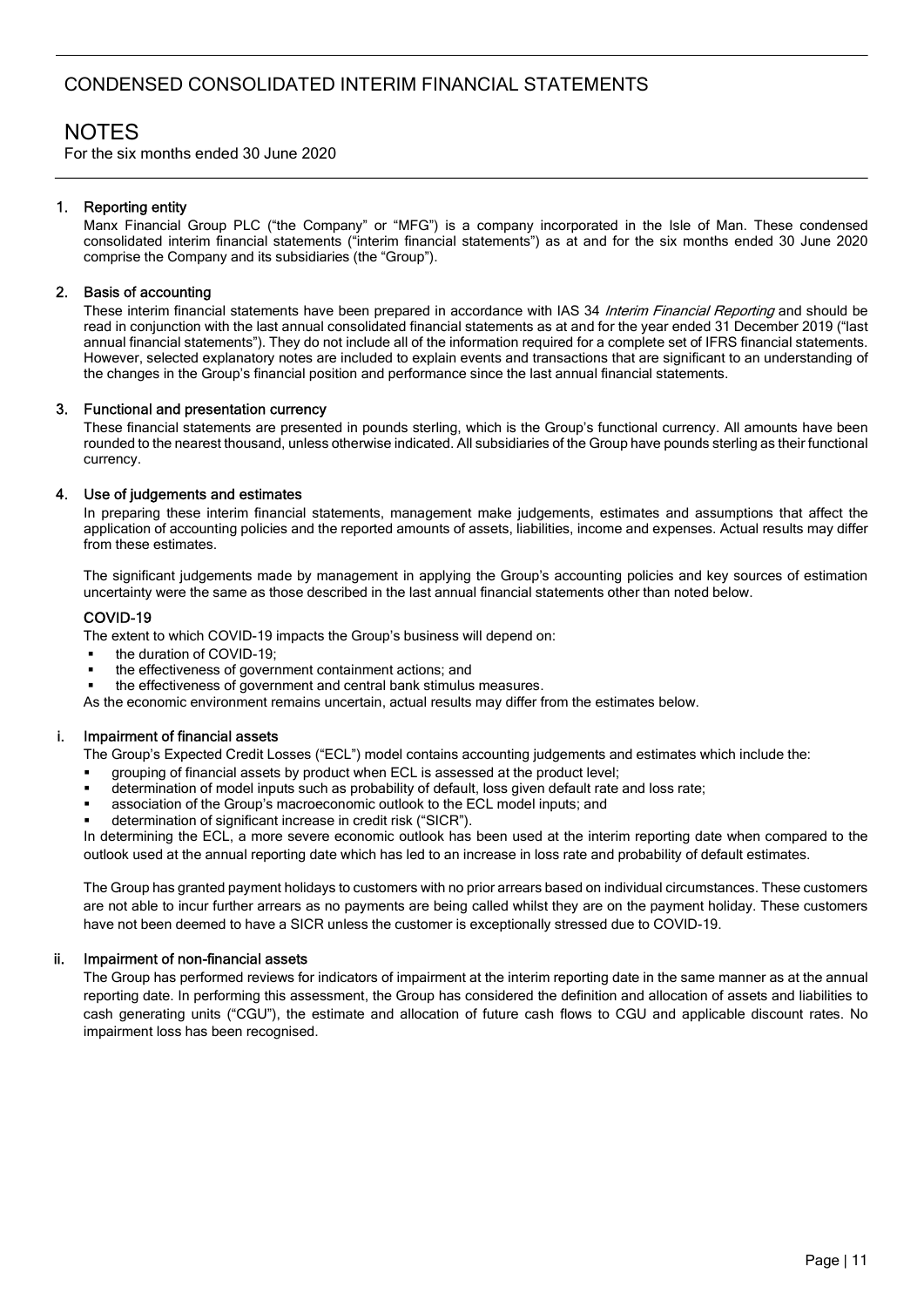For the six months ended 30 June 2020

#### 5. Credit risk

A summary of the Group's current policies and practices for the management of credit risk is set out in Note 8 – Financial risk review and Note 36 – Financial risk management on page 43 and 67 respectively of the Annual Financial Statements 2019.

An explanation of the terms Stage 1, Stage 2 and Stage 3 is included in Note 38 (G)(vii) on page 75 of the last annual financial statements.

#### A. Summary of credit risk on loans and advances to customers

| As at 30 June 2020               | Stage 1<br>£'000 | Stage 2<br>£'000 | Stage 3<br>£'000 | i vidi<br>£'000<br>(unaudited) |
|----------------------------------|------------------|------------------|------------------|--------------------------------|
| Grade $A1$<br>Grade B<br>Grade C | 164,648<br>5,558 | 2,252<br>2,211   | 13,074           | 164,648<br>2,252<br>20,843     |
| Gross value                      | 170,206          | 4,463            | 13,074           | 187,743                        |
| Allowance for ECL                | (220)            | (38)             | (5,904)          | (6, 162)                       |
| Carrying value                   | 169,986          | 4,425            | 7,170            | 181,581                        |
| As at 30 June 2019               | Stage 1<br>£'000 | Stage 2<br>£'000 | Stage 3<br>£'000 | Total<br>£'000<br>(unaudited)  |
| Grade $A1$<br>Grade B<br>Grade C | 161,124<br>1,439 | 3,077<br>1,627   | 98<br>7,206      | 161,124<br>4,614<br>8,833      |
| Gross value                      | 162,563          | 4,704            | 7,304            | 174,571                        |
| Allowance for ECL                | (170)            | (862)            | (3,504)          | (4,536)                        |
| Carrying value                   | 162,393          | 3,842            | 3,800            | 170,035                        |
| As at 31 December 2019           | Stage 1<br>£'000 | Stage 2<br>£'000 | Stage 3<br>£'000 | Total<br>£'000<br>(audited)    |
| Grade $A1$<br>Grade B<br>Grade C | 168,796<br>1,143 | 1,675<br>1,985   | 10,544           | 168,796<br>2,818<br>12,529     |
| Gross value                      | 169,939          | 3,660            | 10,544           | 184,143                        |

Carrying value 169,823 3,193 6,354 179,370 <sup>1</sup> Loans are graded A to C depending on the level of risk. Grade C relates to agreements with the highest of risk, Grade B with medium risk and Grade A relates to agreements with the lowest risk.

Allowance for ECL (116) (4,190) (4,773)

#### B. Summary of overdue status of loans and advances to customers

| As at 30 June 2020                                              | Stage 1<br>£'000          | Stage 2<br>£'000             | Stage 3<br>£'000         | <b>Total</b><br>£'000<br>(unaudited) |
|-----------------------------------------------------------------|---------------------------|------------------------------|--------------------------|--------------------------------------|
| Current<br>Overdue less than 30 days<br>Overdue 30 days or more | 159.467<br>5,181<br>5.558 | ۰<br>$\blacksquare$<br>4.463 | $\blacksquare$<br>13.074 | 159,467<br>5,181<br>23,095           |
|                                                                 | 170,206                   | 4,463                        | 13,074                   | 187.743                              |

Total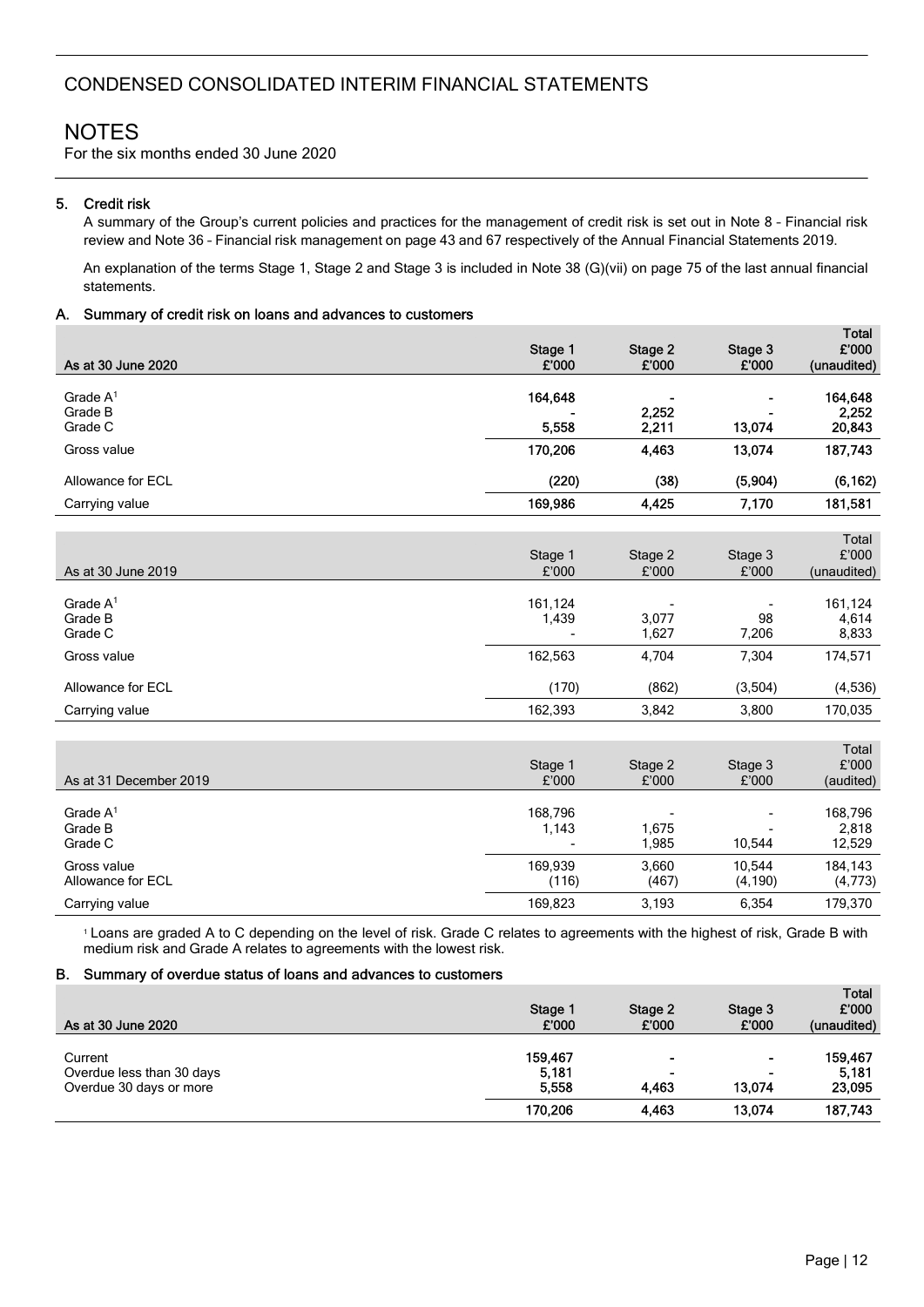For the six months ended 30 June 2020

#### 5. Credit risk (continued)

#### B. Summary of overdue status of loans and advances to customers (continued)

|                           |         |         |         | Total       |
|---------------------------|---------|---------|---------|-------------|
|                           | Stage 1 | Stage 2 | Stage 3 | £'000       |
| As at 30 June 2019        | £'000   | £'000   | £'000   | (unaudited) |
|                           |         |         |         |             |
| Current                   | 161,469 |         |         | 161,469     |
| Overdue less than 30 days | 4,562   |         |         | 4,562       |
| Overdue 30 days or more   | 64      | 2,975   | 5,501   | 8,540       |
|                           | 166,095 | 2,975   | 5,501   | 174,571     |
|                           |         |         |         |             |
|                           |         |         |         | Total       |
|                           | Stage 1 | Stage 2 | Stage 3 | £'000       |
| As at 31 December 2019    | £'000   | £'000   | £'000   | (audited)   |
|                           |         |         |         |             |
| Current                   | 145,373 |         |         | 145,373     |
| Overdue less than 30 days | 24,259  |         |         | 24,259      |
| Overdue 30 days or more   | 307     | 3,660   | 10,544  | 14,511      |
|                           | 169,939 | 3,660   | 10,544  | 184,143     |

#### 6. Interest income

Interest income represents charges and interest on finance and leasing agreements attributable to the period or year after adjusting for early settlements and interest on bank balances, excluding the Terminal funding portfolio.

#### 7. Operating segments

Segmental information is presented in respect of the Group's business segments. The Directors consider that the Group currently operates in one geographic segment comprising of the Isle of Man, UK and Channel Islands. The primary format, business segments, is based on the Group's management and internal reporting structure. The Directors consider that the Group operates in three (2019: four) product orientated segments in addition to its investing activities: Asset and Personal Finance (including provision of HP contracts, finance leases, personal loans, commercial loans, block discounting, vehicle stocking plans and wholesale funding agreements); Edgewater Associates and Manx FX.

| For the 6 months ended<br>30 June 2020 (unaudited)              | Asset and<br>Personal<br>Finance<br>£'000 | Edgewater<br><b>Associates</b><br>£'000 | <b>Manx FX</b><br>£'000 | Investing<br><b>Activities</b><br>£'000 | <b>Total</b><br>£'000 |
|-----------------------------------------------------------------|-------------------------------------------|-----------------------------------------|-------------------------|-----------------------------------------|-----------------------|
| Net interest income / (expense)<br>Operating income / (expense) | 8.287<br>6.932                            | 1.075                                   | 872                     | (476)<br>(215)                          | 7,811<br>8,664        |
| Profit / (loss) before tax payable                              | 843                                       | 6                                       | 785                     | (626)                                   | 1,008                 |
| Capital expenditure                                             | 357                                       | $\blacksquare$                          |                         | ۰                                       | 357                   |
| <b>Total assets</b>                                             | 257,310                                   | 2.292                                   | 321                     | 825                                     | 260,748               |
|                                                                 | $A - - - + - - - -$                       |                                         |                         |                                         |                       |

| For the 6 months ended<br>30 June 2019 (unaudited)              | Manx<br>Incahoot<br>£'000 | Asset and<br>Personal<br>Finance<br>£'000 | Edgewater<br>Associates<br>£'000 | Manx FX<br>£'000         | Investing<br><b>Activities</b><br>£'000 | <b>Total</b><br>£'000 |
|-----------------------------------------------------------------|---------------------------|-------------------------------------------|----------------------------------|--------------------------|-----------------------------------------|-----------------------|
| Net interest income / (expense)<br>Operating income / (expense) | (10)                      | 9.332<br>6.591                            | 1.276                            | 290                      | (455)<br>(145)                          | 8,877<br>8,002        |
| Profit / (loss) before tax payable                              | (98)                      | 1.863                                     | 278                              | 79                       | (702)                                   | 1,420                 |
| Capital expenditure                                             | $\sim$                    | 1,327                                     |                                  | $\overline{\phantom{0}}$ | $\overline{\phantom{0}}$                | 1,327                 |
| Total assets                                                    | 118                       | 211.106                                   | 3.388                            | 239                      | 4.261                                   | 219.112               |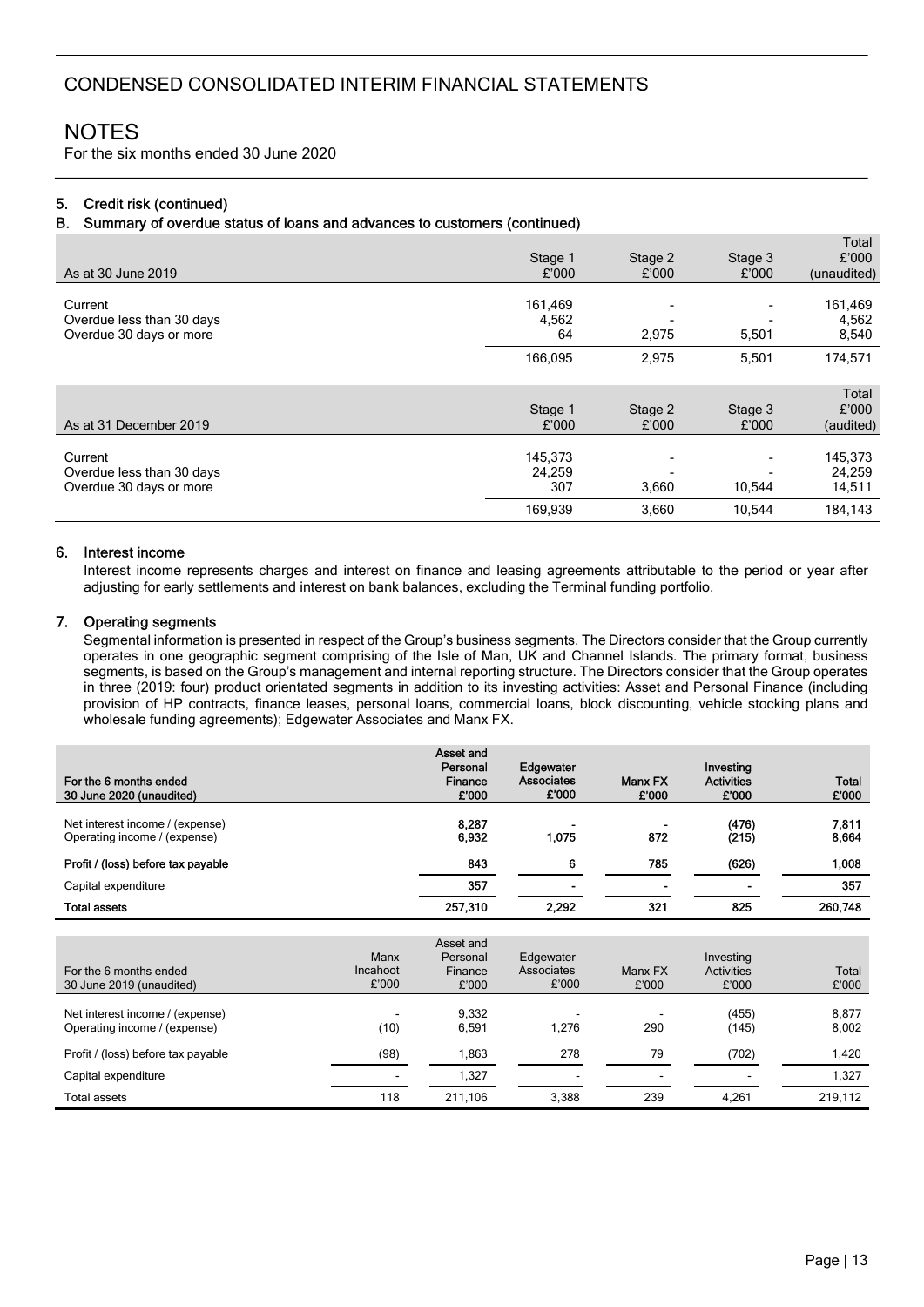For the six months ended 30 June 2020

#### 7. Operating segments (continued)

| For the year ended<br>31 December 2019 (audited)    | Manx<br>Incahoot<br>£'000 | Asset and<br>Personal<br>Finance<br>£'000 | Edgewater<br>Associates<br>£'000 | Manx FX<br>£'000 | Investing<br><b>Activities</b><br>£'000 | Total<br>£'000   |
|-----------------------------------------------------|---------------------------|-------------------------------------------|----------------------------------|------------------|-----------------------------------------|------------------|
| Net interest income<br>Operating income / (expense) | (10)                      | 17.929<br>13,518                          | 2.529                            | 828              | $\overline{\phantom{a}}$<br>-           | 17.929<br>16,865 |
| Profit / (loss) before tax payable                  | (295)                     | 2.944                                     | 219                              | 502              | (347)                                   | 3,023            |
| Capital expenditure                                 | н.                        | 1.744                                     | 14                               |                  | 8                                       | 1.766            |
| Total assets                                        | 14                        | 249.449                                   | 2.292                            | 321              | 811                                     | 252,887          |

#### 8. Terminal funding

In September 2014, the Bank discontinued funding handheld payment devices (referred to as Terminal funding) due to the volume of write-offs. Subsequently, the book has been placed in run-off whilst the Bank vigorously pursues historical write-offs. A decision was made by the Board during 2016 to cease funding and to run-off the book upon the final repayment date of August 2019. Terminal funding continues to generate secondary term rental income following the last repayment date.

|                                          | For the 6     | For the 6     | For the       |
|------------------------------------------|---------------|---------------|---------------|
|                                          | months ended  | months ended  | year ended    |
|                                          | 30 June 2020  | 30 June 2019  | 31 Dec 2019   |
|                                          | £'000         | £'000         | £'000         |
|                                          | (unaudited)   | (unaudited)   | (audited)     |
| Interest income<br>Release of provisions | 22<br>8<br>30 | 27<br>٠<br>27 | 78<br>2<br>80 |

#### 9. Earnings per share

|                                                                                                                                       | For the 6<br>months<br>ended<br>30 June 2020<br>£'000<br>(unaudited) | For the 6<br>months<br>ended<br>30 June 2019<br>£'000<br>(unaudited) | For the<br>year ended<br>31 Dec 2019<br>£'000<br>(audited) |
|---------------------------------------------------------------------------------------------------------------------------------------|----------------------------------------------------------------------|----------------------------------------------------------------------|------------------------------------------------------------|
| Profit for the period / year                                                                                                          | 992                                                                  | 1,236                                                                | 2,673                                                      |
| Weighted average number of ordinary shares in issue (basic)<br>Basic earnings per share (pence)<br>Diluted earnings per share (pence) | 114,130,077<br>0.87<br>0.66                                          | 131,096,235<br>0.94<br>0.77                                          | 131,096,235<br>2.04<br>1.66                                |
| Total comprehensive income for the period / year                                                                                      | 1.094                                                                | 1,263                                                                | 2,596                                                      |
| Weighted average number of ordinary shares in issue (basic)<br>Basic earnings per share (pence)<br>Diluted earnings per share (pence) | 114,130,077<br>0.96<br>0.73                                          | 131,096,235<br>0.96<br>0.79                                          | 131,096,235<br>1.98<br>1.62                                |

The basic earnings per share calculation is based upon the profit for the period / year after taxation and the weighted average of the number of shares in issue throughout the period / year.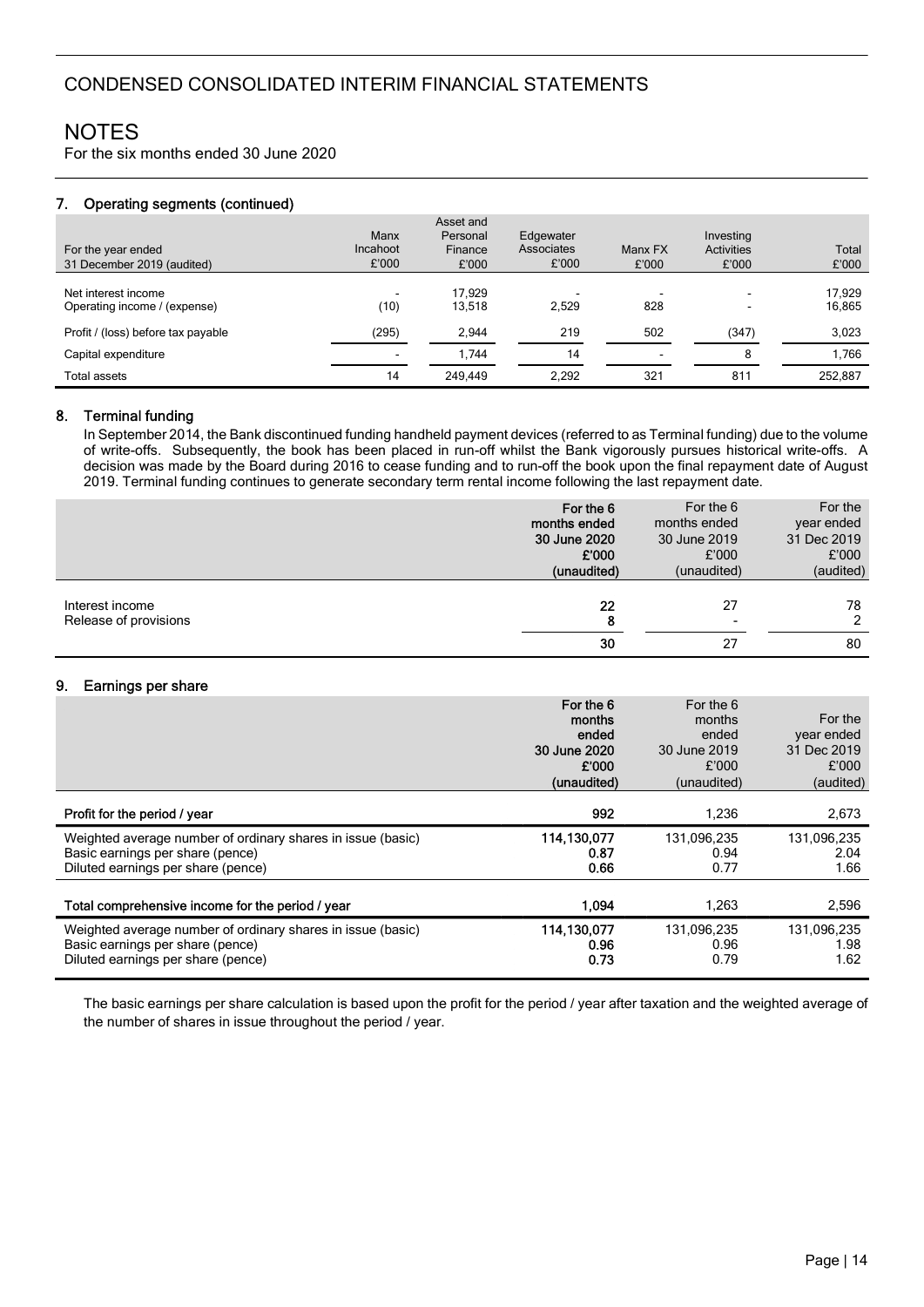For the six months ended 30 June 2020

#### 9. Earnings per share (continued)

|                                                                                                                                          | 30 June 2020              | 30 June 2019              | 31 Dec 2019               |
|------------------------------------------------------------------------------------------------------------------------------------------|---------------------------|---------------------------|---------------------------|
| As at                                                                                                                                    | (unaudited)               | (unaudited)               | (audited)                 |
| Reconciliation of weighted average number of ordinary shares in issue<br>between basic and diluted                                       |                           |                           |                           |
| Weighted average number of ordinary shares (basic)<br>Number of shares issued if all convertible loan notes were exchanged for<br>equity | 114,130,077<br>36.555.556 | 131,096,235<br>41,666,667 | 131,096,235<br>41,666,667 |
| Dilutive element of share options if exercised                                                                                           |                           | 10,366                    | 10,366                    |
| Weighted average number of ordinary shares (diluted)                                                                                     | 150,685,633               | 172,773,268               | 172,762,902               |
| Reconciliation of profit for the period / year between basic and diluted<br>Profit for the period / year (basic)                         | 992                       | 1,236                     | 2,673                     |
| Interest expense saved if all convertible loan notes were exchanged for<br>equity                                                        | 83                        | 98                        | 196                       |
| Profit for the period / year (diluted)                                                                                                   | 1.075                     | 1,334                     | 2,869                     |

The diluted earnings per share calculation assumes that all convertible loan notes, warrants (where applicable) and share options have been converted / exercised at the beginning of the period where they are dilutive.

| As at                                                                                                                                                              | 30 June 2020<br>£'000<br>(unaudited) | 30 June 2019<br>£'000<br>(unaudited) | 31 Dec 2019<br>£'000<br>(audited) |
|--------------------------------------------------------------------------------------------------------------------------------------------------------------------|--------------------------------------|--------------------------------------|-----------------------------------|
| Reconciliation of total comprehensive income for the period / year between                                                                                         |                                      |                                      |                                   |
| basic and diluted<br>Total comprehensive income for the period / year (basic)<br>Interest expense saved if all convertible loan notes were exchanged for<br>equity | 1,094<br>83                          | 1,263<br>98                          | 2,596<br>196                      |
| Total comprehensive income for the period / year (diluted)                                                                                                         | 1,177                                | 1,361                                | 2,792                             |
| 10. Debt securities                                                                                                                                                |                                      |                                      |                                   |
|                                                                                                                                                                    | 30 June 2020                         | 30 June 2019                         | 31 Dec 2019                       |
| As at                                                                                                                                                              | £'000<br>(unaudited)                 | £'000<br>(unaudited)                 | £'000<br>(audited)                |
| Financial assets at fair value through other comprehensive income:<br>UK Government treasury bills                                                                 | 48,612                               | 21,581                               | 44,690                            |
| Financial assets at amortised cost:<br>UK Certificates of Deposit                                                                                                  | 8,424                                | 6,002                                | 2,102                             |
|                                                                                                                                                                    | 57,036                               | 27,583                               | 46,792                            |

UK Government Treasury Bills are stated at fair value and unrealised changes in the fair value are reflected in equity.

#### 11. Trading assets

The investment represents shares in a UK quoted company, elected to be classified as a financial asset at fair value through profit or loss. The investment is stated at market value and is classified as a level 1 investment in the IFRS 13 fair value hierarchy.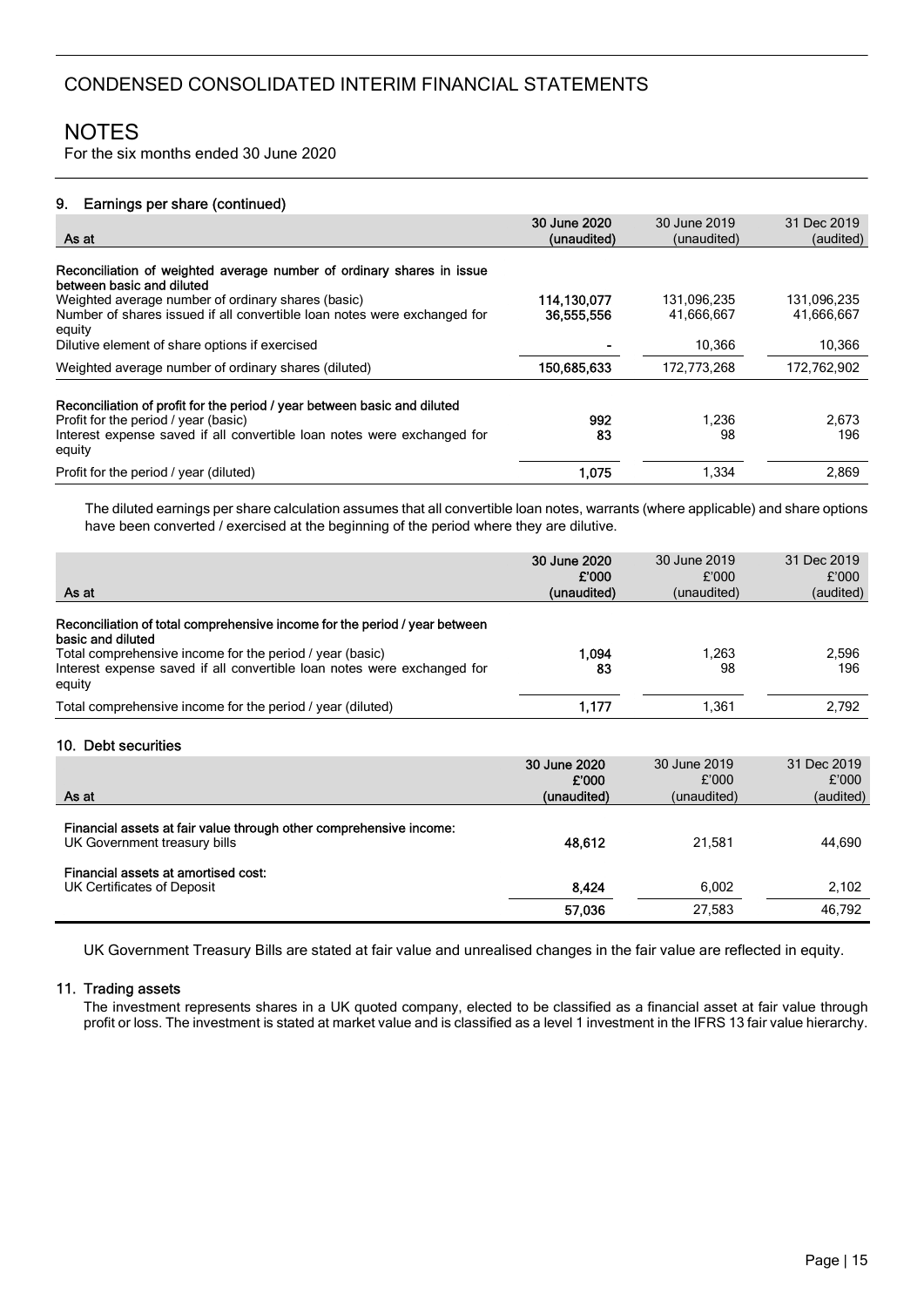For the six months ended 30 June 2020

#### 12. Loans and advances to customers

| As at                                                                                                                                                                                                | Gross<br>Amount<br>£'000                                                              | <b>Specific</b><br><b>Provision</b><br>£'000                                             | ECL<br>Allowance<br>£'000                                                              | 30 June 2020<br>Carrying<br>Value<br>£'000<br>(unaudited)                             | 30 June 2019<br>Carrying<br>Value<br>£'000<br>(unaudited)                             | 31 Dec 2019<br>Carrying<br>Value<br>£'000<br>(audited)                                |
|------------------------------------------------------------------------------------------------------------------------------------------------------------------------------------------------------|---------------------------------------------------------------------------------------|------------------------------------------------------------------------------------------|----------------------------------------------------------------------------------------|---------------------------------------------------------------------------------------|---------------------------------------------------------------------------------------|---------------------------------------------------------------------------------------|
| <b>HP</b><br>Finance lease<br>Wholesale funding arrangements<br><b>Block discounting</b><br>Unsecured personal loans<br>Secured commercial loans<br>Secured personal loans<br>Vehicle stocking plans | 71,893<br>38.855<br>19.290<br>15,161<br>25,101<br>12.638<br>3.183<br>1,622<br>187,743 | (1,687)<br>(2,825)<br>(458)<br>(250)<br>(293)<br>(374)<br>$\blacksquare$<br>۰<br>(5,887) | (38)<br>(189)<br>$\blacksquare$<br>$\blacksquare$<br>(20)<br>(27)<br>(1)<br>۰<br>(275) | 70,168<br>35.841<br>18.832<br>14.911<br>24,788<br>12.237<br>3.182<br>1,622<br>181,581 | 61.434<br>30.620<br>28,421<br>20.437<br>11.448<br>10.391<br>5.725<br>1,559<br>170.035 | 64,309<br>38.234<br>23,540<br>15,493<br>20,911<br>11.276<br>4,149<br>1,458<br>179,370 |

#### 13. Trade and other receivables

Ξ

|               | 30 June 2020 | 30 June 2019 | 31 Dec 2019 |
|---------------|--------------|--------------|-------------|
|               | £'000        | £'000        | £'000       |
| As at         | (unaudited)  | (unaudited)  | (audited)   |
| VAT claim     | 871          | 988          | 835         |
| Prepayments   | 309          | 217          | 385         |
| Other debtors | 1,341        | 1,350        | 1,258       |
|               | 2,521        | 2,555        | 2,478       |

Included in trade and other receivables is an amount of £0.871 million (30 June 2019: £0.988 million and 31 December 2019: £0.835 million) relating to a reclaim of VAT. For some time the Bank, as the Group VAT registered entity, has considered the VAT recovery rate being obtained by the business as neither fair nor reasonable, specifically regarding the attribution of part of the residual input tax relating to the HP business not being considered as a taxable supply. Queries have been raised with the Isle of Man Government Customs & Excise Division ("C&E"), and several reviews of the mechanics of the recovery process were undertaken by the Company's professional advisors.

The Group's position rests on the outcome of discussions with C&E which in turn will take into account the final assessment by UK Her Majesty's Revenue and Customs ("HMRC") of the impact of the European Union's ruling in favour of Volkswagen Financial Services (UK) Limited ("VWFS") vs HMRC. In June 2020, HMRC released a note setting out a standard methodology for how the industry should calculate recoveries. The Bank has subsequently entered into discussions with C&E who have invited the Bank to calculate their historic claims based on this note.

The Bank has a total exposure in relation to this matter of £0.942 million (30 June 2019: £1.101 million and 31 December 2019: £0.906 million), comprising the debtor balance referred to above plus an additional £71,000 (30 June 2019: £113,000 and 31 December 2019: £71,000) VAT reclaimed under the partial Exemption Special Method, in the period from Q4 2011 to Q3 2012. From Q4 2012 the Bank reverted back to the previous method.

#### 14. Goodwill

|                                               | 30 June 2020 | 30 June 2019 | 31 Dec 2019 |
|-----------------------------------------------|--------------|--------------|-------------|
|                                               | £'000        | £'000        | £'000       |
| As at                                         | (unaudited)  | (unaudited)  | (audited)   |
|                                               |              |              |             |
| Blue Star Business Solutions Limited ("BBSL") | 1.390        | 2.188        | 1.390       |
| Edgewater Associates Limited ("EAL")          | 1.849        | 1.849        | 1.849       |
| ECF Asset finance PLC                         | 454          | 454          | 454         |
| Three Spires Insurance Services Limited       | 41           | 41           | 41          |
| Beer Swaps Limited ("BSL") (Note 18)          | 627          |              |             |
|                                               | 4,361        | 4.532        | 3.734       |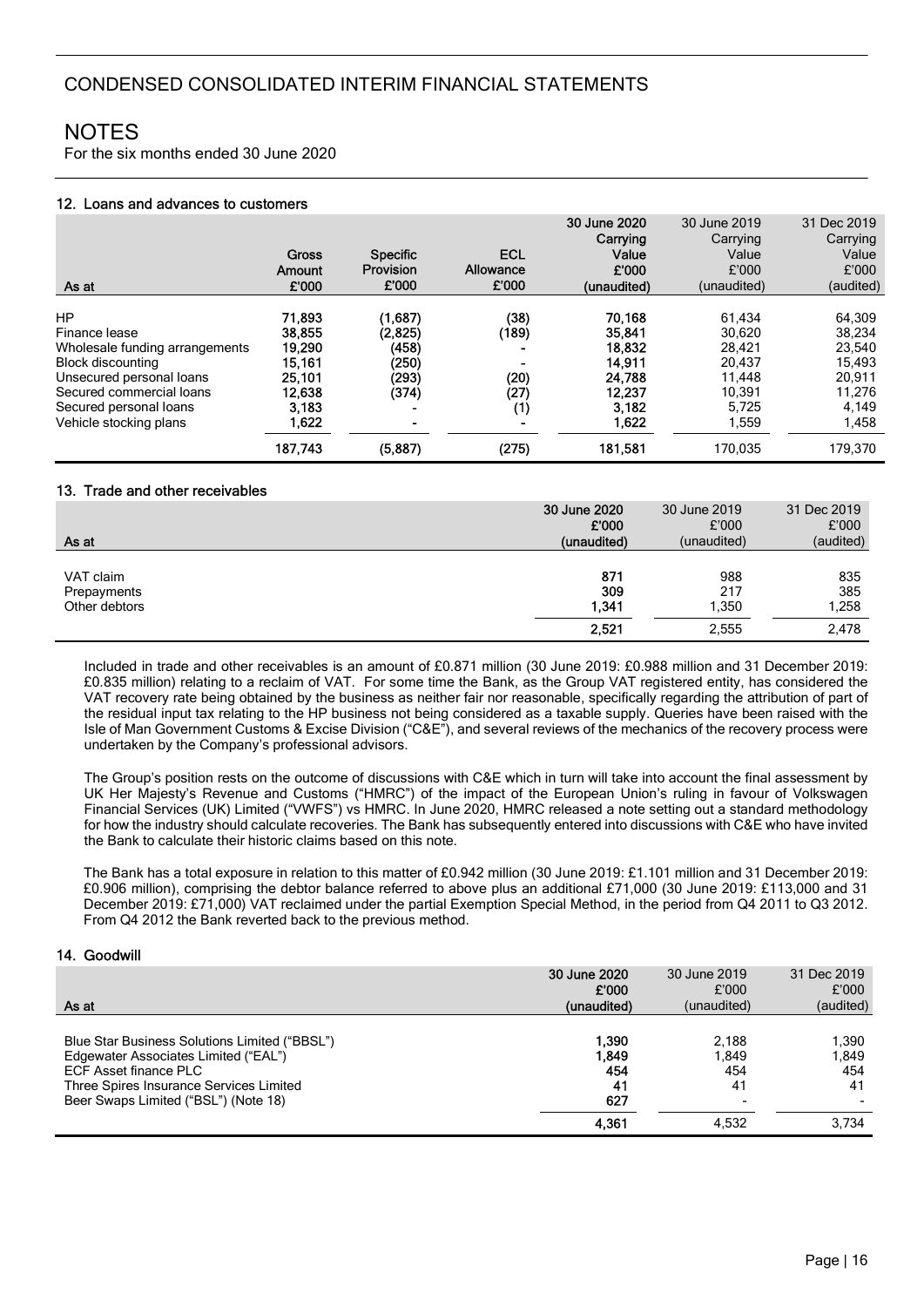For the six months ended 30 June 2020

#### 15. Creditors and accrued charges

|                             | £'000<br>(audited)                                                                             |
|-----------------------------|------------------------------------------------------------------------------------------------|
| 031. ا<br>997<br>787<br>387 | 1,044<br>893<br>707<br>328<br>2.972                                                            |
|                             | £'000<br>£'000<br>(unaudited)<br>(unaudited)<br>1,110<br>1.089<br>605<br>344<br>3.148<br>3.202 |

#### 16. Loan notes

| As at                                                                                                    | <b>Notes</b>                        | 30 June 2020<br>£'000<br>(unaudited) | 30 June 2019<br>£'000<br>(unaudited) | 31 Dec 2019<br>£'000<br>(audited) |
|----------------------------------------------------------------------------------------------------------|-------------------------------------|--------------------------------------|--------------------------------------|-----------------------------------|
| <b>Related parties</b><br>J Mellon<br><b>Burnbrae Limited</b><br>Southern Rock Insurance Company Limited | <b>JM</b><br><b>BL</b><br><b>SR</b> | 1,750<br>2,200<br>2,097              | 750.ا<br>1,200<br>460                | 1,750<br>1,200<br>460             |
| Unrelated parties                                                                                        | UP                                  | 6,047<br>10,175<br>16,222            | 3.410<br>12,461<br>15,871            | 3,410<br>12,561<br>15,971         |

JM – Two loans, one of £0.5 million maturing on 31 July 2022 with interest payable of 5.0% per annum, and one of £1.250 million maturing on 26 February 2025, paying interest of 5.4% per annum. Both loans are convertible at the rate of 7.5 pence and 9 pence respectively.

BL – A loan of £1.2 million maturing on 31 July 2022 with interest payable of 5.0% per annum and convertible at a rate of 7.5 pence. Another loan of £1.0 million maturing on 25 February 2025 with interest payable of 5.4%. Jim Mellon is the beneficial owner of BL and Denham Eke is also a director - both are Directors of MFG.

SR – One loan consisting of £2.097 million maturing on 14 April 2025 with interest payable of 5.4% per annum. See Note 18 for details of the transactions between the Group and SR during the period.

UP – Thirty-two loans consisting of an average £317,969 (30 June 2019: £377,606 and 31 December 2019: £380,636) with a weighted average interest payable of 5.6% per annum (30 June 2019: 5.4% and 31 December 2019: 5.5%). The earliest maturity date is 18 August 2020 for £100,000 and the latest maturity date is 30 April 2025 for £150,000.

With respect to the convertible loans, the interest rate applied was deemed by the Directors to be equivalent to the market rate at the time with no conversion option.

#### 17. Called up share capital

| Ordinary shares of no-par value available for issue | <b>Number</b> |  |
|-----------------------------------------------------|---------------|--|
| At 30 June 2020, 31 December 2019 and 30 June 2019  | 200,200,000   |  |

| Issued and fully paid ordinary shares of no par value | Number      | £'000  |
|-------------------------------------------------------|-------------|--------|
| At 31 December 2019 and 30 June 2019                  | 131.096.235 | 20.732 |
| At 30 June 2020                                       | 114.130.077 | 19.121 |

On 9 April 2020, the Company and Southern Rock Insurance Company Limited ("SR") entered into the share buyback agreement ("SBA"), pursuant to which SR agreed to sell 16,966,158 Ordinary Shares for a consideration of £1,611,785. The consideration was left outstanding as a loan agreement (See Note 16). The Ordinary Shares acquired were cancelled, and the Company's issued share capital reduced to 114,130,077 Ordinary Shares effective 14 April 2020.

Prior to the SBA, SR had a loan of £460,000, made to the Company, which was due to be repaid or converted into Ordinary Shares on or before 26 April 2020. Upon completion of the SBA, the Company and SR entered into an agreement varying the terms of the convertible loan such that they became subject to the terms of the SBA which contains no ability to convert the amounts outstanding into Ordinary Shares. The principal amount outstanding in respect of the convertible loan was increased by £25,300 to account for the reduction of the interest rate in transition to the SBA.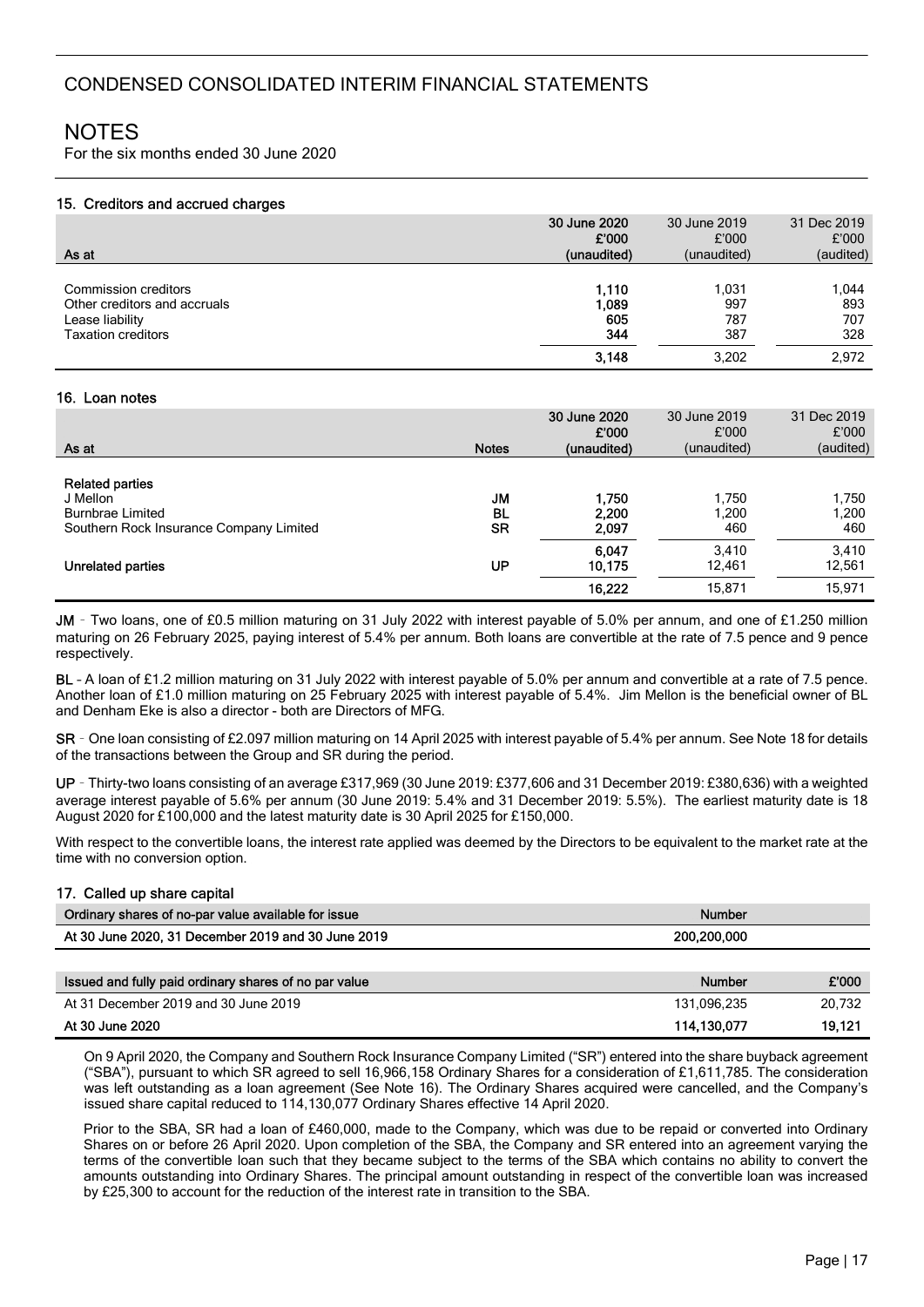# **NOTES**

For the six months ended 30 June 2020

#### 17. Called up share capital (continued)

There are three convertible loans of £2,950,000 (30 June and 31 December 2019: four convertible loans of £3,410,000).

1,050,000 (30 June and 31 December 2019:1,050,000) share options with an exercise price of 14 pence, issued to Executive Directors and senior management within the Group on 23 June 2014 remain outstanding. The share options have vested and expire on 22 June 2024.

#### 18. Acquisition of subsidiary

On 28 February 2020, the Bank announced that it entered into an agreement to acquire 55% of the shares and voting interests in BSL. As a result, the Group's equity interest in BSL increased from 20% to 75%, thereby obtaining control of BSL.

BSL provides equipment finance and rental products to UK based craft and micro-breweries.

In the six months to 30 June 2020, BSL contributed revenue of £183,000 and profit of £43,000 to the Group's results. If the acquisition had occurred on 1 January 2020, management estimates that the impact on consolidated fee income would have been £307,000 and the impact on consolidated profit for the period would have been £65,000.

#### A. Consideration transferred

The following table summarises the acquisition date fair value of each major class of consideration transferred:

|                                                 | £'000        |
|-------------------------------------------------|--------------|
| Cash<br>Settlement of pre-existing relationship | 707<br>2,250 |
|                                                 | 2,957        |

#### B. Settlement of pre-existing relationship

The Bank and BSL were parties to a wholesale loan agreement with the Bank as lender and BSL as borrower. This pre-existing relationship was effectively terminated when the Bank acquired BSL.

#### C. Acquisition-related costs

The Group incurred acquisition-related costs of £30,000 relating to external legal fees and due diligence costs. These costs have been included in 'other costs' in the condensed consolidated statement of profit or loss and other comprehensive income.

#### D. Identifiable assets acquired, and liabilities assumed

The following table summarises the recognised amounts of assets acquired, and liabilities assumed at the date of acquisition:

|                                                                              | £'000        |
|------------------------------------------------------------------------------|--------------|
| Property, plant and equipment<br>Cash and cash equivalents                   | 2,597<br>85  |
| Trade and other receivables<br>Creditors and accrued charges                 | 116<br>(277) |
| Intangible assets - customer related<br>Intangible assets - contract related | 63           |
| Total identifiable net assets acquired                                       | 2,655        |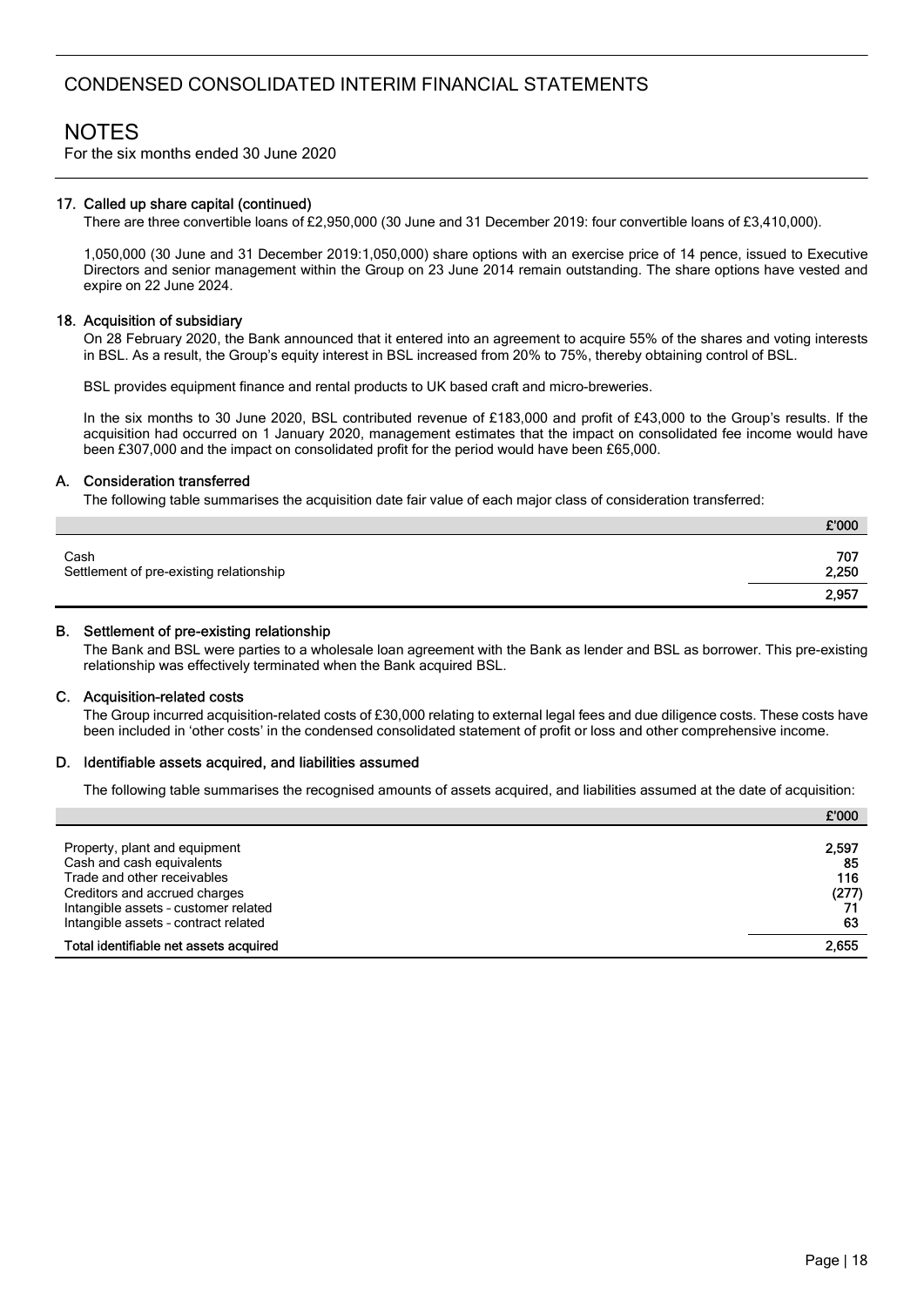For the six months ended 30 June 2020

#### 18. Acquisition of subsidiary (continued)

#### E. Goodwill

The goodwill arising from the acquisition has been recognised as follows:

|                                                                                                                                                                      | £'000          |
|----------------------------------------------------------------------------------------------------------------------------------------------------------------------|----------------|
| Total consideration transferred<br>Non-controlling interest, based on their proportionate interest in the recognised amounts<br>of the assets and liabilities of BSL | 2,957<br>68    |
| Fair value of existing interest in BSL<br>Fair value of identifiable net assets                                                                                      | 257<br>(2,655) |
| Goodwill                                                                                                                                                             | 627            |

The remeasurement to fair value of the Bank's existing 20% interest in BSL resulted in a gain of £237,000 (£257,000 less the £20,000 carrying amount of the equity accounted investee at the date of acquisition). This amount has been included separately in the condensed statement of profit or loss and other comprehensive income.

#### 19. Regulators

Certain Group subsidiaries are regulated by the Isle of Man Government Financial Services Authority ("FSA") and the Financial Conduct Authority (FCA) in the United Kingdom as detailed below.

The Bank and EAL are regulated by the FSA under a Class 1(1) - Deposit Taking licence and Class 2 - Investment Business licence respectively. The Bank and CFL are regulated by the FCA to provide regulated products and services.

#### 20. Contingent Liabilities

The Bank is required to be a member of the Isle of Man Government Depositors' Compensation Scheme which was introduced by the Isle of Man Government under the Banking Business (Compensation of Depositors) Regulations 1991 and creates a liability on the Bank to participate in the compensation of depositors should it be activated.

#### 21. Subsequent events

There were no significant subsequent events identified after 30 June 2020.

#### 22. Approval of interim financial statements

The interim financial statements were approved by the Board on 25 August 2020. The interim report will be available from that date at the Group's website – www.mfg.im and at the Registered Office: Clarendon House, Victoria Street, Douglas, Isle of Man, IM1 2LN. The Group's nominated adviser and broker is Beaumont Cornish Limited, Building 3, 566 Chiswick High Road, London W4 5YA. The interim and annual financial statements along with other supplementary information of interest to shareholders, are included on the Group's website. The website includes investor relations information, including corporate governance observance and contact details.